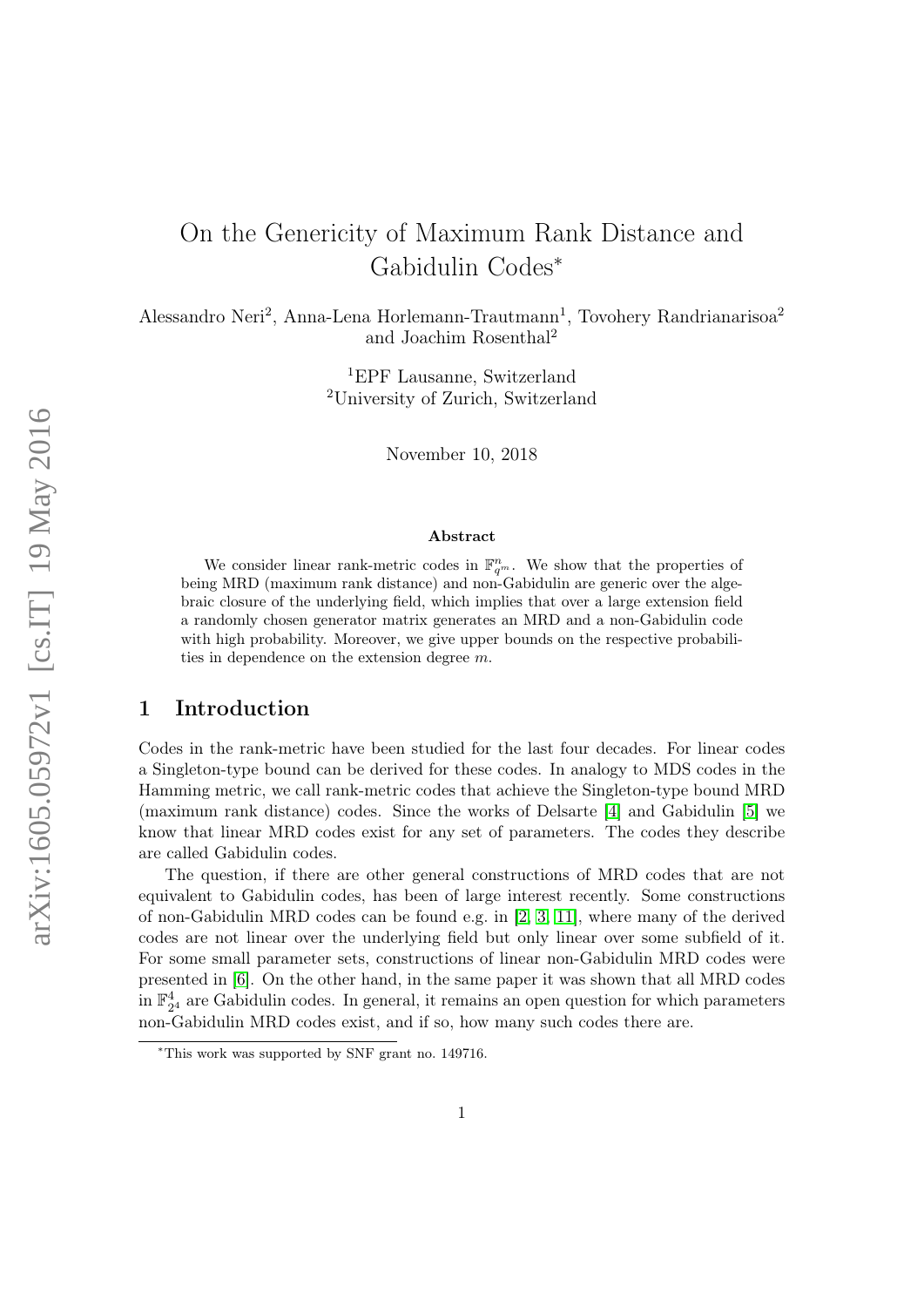In this paper we show that the properties of being MRD (maximum rank distance) and non-Gabidulin are generic. This implies that over a large field extension degree a randomly chosen generator matrix generates an MRD and a non-Gabidulin code with high probability. Moreover, we give an upper bound on the respective probabilities in dependence on the extension degree.

The paper is structured as follows. In Section [2](#page-1-0) we give some preliminary definitions and results, first for rank-metric codes and then for the notion of genericity. Section [3](#page-7-0) contains topological results, showing that the properties of being MRD and non-Gabidulin are generic. In Section [4](#page-9-0) we derive some upper bounds on the probability of these two code properties in dependence on the extension degree of the underlying finite field. We conclude in Section [5.](#page-19-0)

## <span id="page-1-0"></span>2 Preliminaries

#### 2.1 Finite Fields and Their Vector Spaces

The following definitions and results can be found in any textbook on finite fields, e.g. [\[8\]](#page-21-1). We denote the finite field of cardinality q by  $\mathbb{F}_q$ . It exists if and only if q is a prime power. Moreover, if it exists,  $\mathbb{F}_q$  is unique up to isomorphism. An extension field of extension degree m is denoted by  $\mathbb{F}_{q^m}$ . If  $\alpha$  is a root of an irreducible monic polynomial in  $\mathbb{F}_q[x]$  of degree m, then

$$
\mathbb{F}_{q^m} \cong \mathbb{F}_q[\alpha].
$$

We now recall some basic theory on the trace function over finite fields.

**Definition 2.1.** Let  $\mathbb{F}_q$  be a finite field and  $\mathbb{F}_{q^m}$  be an extension field. For  $\alpha \in \mathbb{F}_{q^m}$ , the  $trace$  of  $\alpha$  over  $\mathbb{F}_q$  is defined by

$$
\mathrm{Tr}_{\mathbb{F}_{q^m}/\mathbb{F}_q}(\alpha):=\sum_{i=0}^{m-1}\alpha^{q^i}.
$$

For every integer  $0 < s < m$  with  $gcd(m, s) = 1$ , we denote by  $\varphi_s$  the map given by

$$
\varphi_s : \mathbb{F}_{q^m} \longrightarrow \mathbb{F}_{q^m} \n\alpha \longmapsto \alpha^{q^s} - \alpha.
$$

The following result relates the trace with the maps  $\varphi_s$ .

<span id="page-1-1"></span>Lemma 2.2. The trace function satisfies the following properties:

- 1.  $\text{Tr}_{\mathbb{F}_{q^m}/\mathbb{F}_q}(\alpha) \in \mathbb{F}_q$  for all  $\alpha \in \mathbb{F}_{q^m}$ .
- 2.  $\text{Tr}_{\mathbb{F}_{q^m}/\mathbb{F}_q}$  is a linear surjective transformation from  $\mathbb{F}_{q^m}$  to  $\mathbb{F}_q$ , where  $\mathbb{F}_{q^m}$  and  $\mathbb{F}_q$ are considered as  $\mathbb{F}_q$ -vector spaces.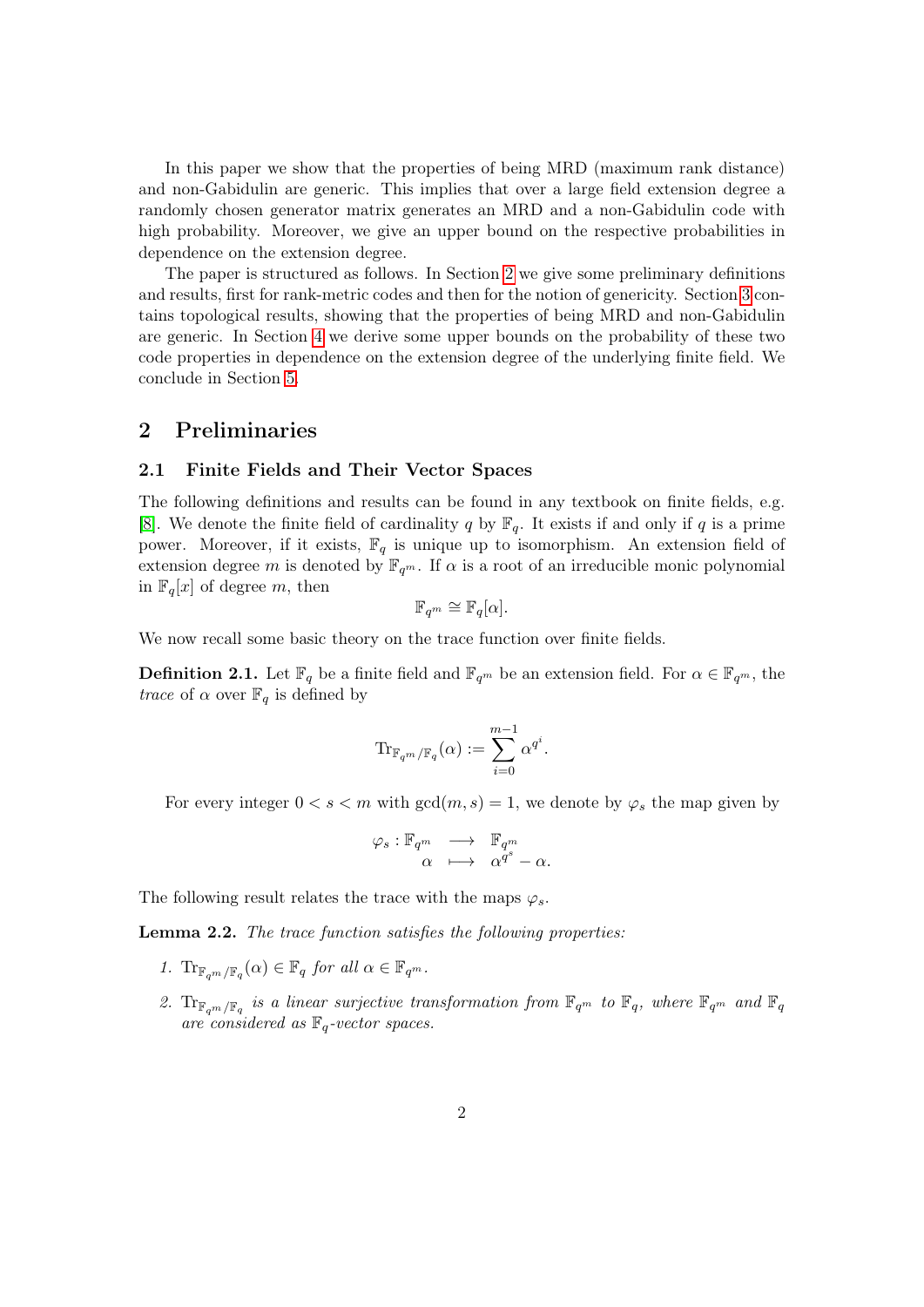3. For every  $\alpha \in \mathbb{F}_{q^m}^*$ , the map  $T_{\alpha}$  defined by

$$
\beta \longmapsto \mathrm{Tr}_{\mathbb{F}_{q^m}/\mathbb{F}_q}(\alpha \beta)
$$

is a linear surjective transformation from  $\mathbb{F}_{q^m}$  to  $\mathbb{F}_q$ , where  $\mathbb{F}_{q^m}$  and  $\mathbb{F}_q$  are considered as  $\mathbb{F}_q$ -vector spaces.

- 4.  $\varphi_s$  is a linear transformation from  $\mathbb{F}_{q^m}$  to itself, considered as  $\mathbb{F}_q$ -vector space.
- 5. For every s coprime to m,  $\varphi_s(\alpha) = 0$  if and only if  $\alpha \in \mathbb{F}_q$ .
- 6. ker $(\text{Tr}_{\mathbb{F}_{q^m}/\mathbb{F}_q}) = \text{Im}(\varphi_s)$  for every s coprime to m and has cardinality  $q^{m-1}$ .

Proof. The statements of 1., 2. and 3. can be found e.g. in [\[8,](#page-21-1) Theorems 2.23 and 2.24].

- 4. For  $\alpha, \beta \in \mathbb{F}_{q^m}, \varphi_s(\alpha+\beta) = (\alpha+\beta)^{q^s} (\alpha+\beta) = \alpha^{q^s} \alpha + \beta^{q^s} \beta = \varphi_s(\alpha) + \varphi_s(\beta)$ . Moreover, for every  $\alpha \in \mathbb{F}_{q^m}$ ,  $c \in \mathbb{F}_q$ ,  $\varphi_s(\alpha) = c^{q^s} \alpha^{q^s} - c\alpha = c(\alpha^{q^s} - \alpha) = c\varphi_s(\alpha)$ .
- 5. We have  $\varphi_s(\alpha) = \alpha^{q^s} \alpha = 0$  if and only if  $\alpha \in \mathbb{F}_{q^s}$ . Since  $\alpha \in \mathbb{F}_{q^m}$ , this is true if and only if  $\alpha \in \mathbb{F}_{q^m} \cap \mathbb{F}_{q^s} = \mathbb{F}_q$ .
- 6. First we show that  $\text{Im}(\varphi_s) \subseteq \text{ker}(\text{Tr}_{\mathbb{F}_{q^m}/\mathbb{F}_q})$ . Consider an element  $\alpha \in \text{Im}(\varphi_s)$ . Then there exists  $\beta \in \mathbb{F}_{q^m}$  such that  $\alpha = \beta^{q^s} - \beta$ . Now

$$
\mathrm{Tr}_{\mathbb{F}_{q^m}/\mathbb{F}_q}(\alpha) = \mathrm{Tr}_{\mathbb{F}_{q^m}/\mathbb{F}_q}(\beta^{q^s} - \beta) = \sum_{i=0}^{m-1} (\beta^{q^s} - \beta)^{q^i} = \sum_{i=0}^{m-1} \beta^{q^{s+i}} - \sum_{i=0}^{m-1} \beta^{q^i}.
$$

We observe now that if  $i \equiv j \mod m$ , then  $\beta^{q^i} = \beta^{q^j}$ . Hence the sum  $\sum_{i=0}^{m-1} \beta^{q^{s+i}}$ is a rearrangement of  $\sum_{i=0}^{m-1} \beta^{q^i}$  and  $\text{Tr}_{\mathbb{F}_{q^m}/\mathbb{F}_q}(\alpha) = 0$ . At this point observe that the trace function is a polynomial of degree  $q^{m-1}$  and so it has at most  $q^{m-1}$  roots. This means that  $|\ker(\text{Tr}_{\mathbb{F}_{q^m}/\mathbb{F}_q})| \leq q^{m-1}$ . By part 4 and 5 of this Lemma

$$
|\mathrm{Im}(\varphi_s)|=\frac{|\mathbb{F}_{q^m}|}{|\ker(\varphi_s)|}=q^{m-1}
$$

and therefore  $\text{Im}(\varphi_s)$  and  $\text{ker}(\text{Tr}_{\mathbb{F}_{q^m}/\mathbb{F}_q})$  must be equal.

We denote by  $GL_n(q) := \{ A \in \mathbb{F}_q^{n \times n} \mid \text{rk}(A) = n \}$  the general linear group of degree *n* over  $\mathbb{F}_q$ . Furthermore we need the Gaussian binomial  $\binom{n}{k}$  $\binom{n}{k}_q$ , which is defined as the number of k-dimensional vector spaces of  $\mathbb{F}_q^n$ . It is well-known that

$$
\binom{n}{k}_q = \prod_{i=0}^{k-1} \frac{q^n - q^i}{q^k - q^i} = \frac{\prod_{i=0}^{k-1} (q^n - q^i)}{|\mathrm{GL}_k(q)|}.
$$

Moreover, the following fact is well-known and easy to see.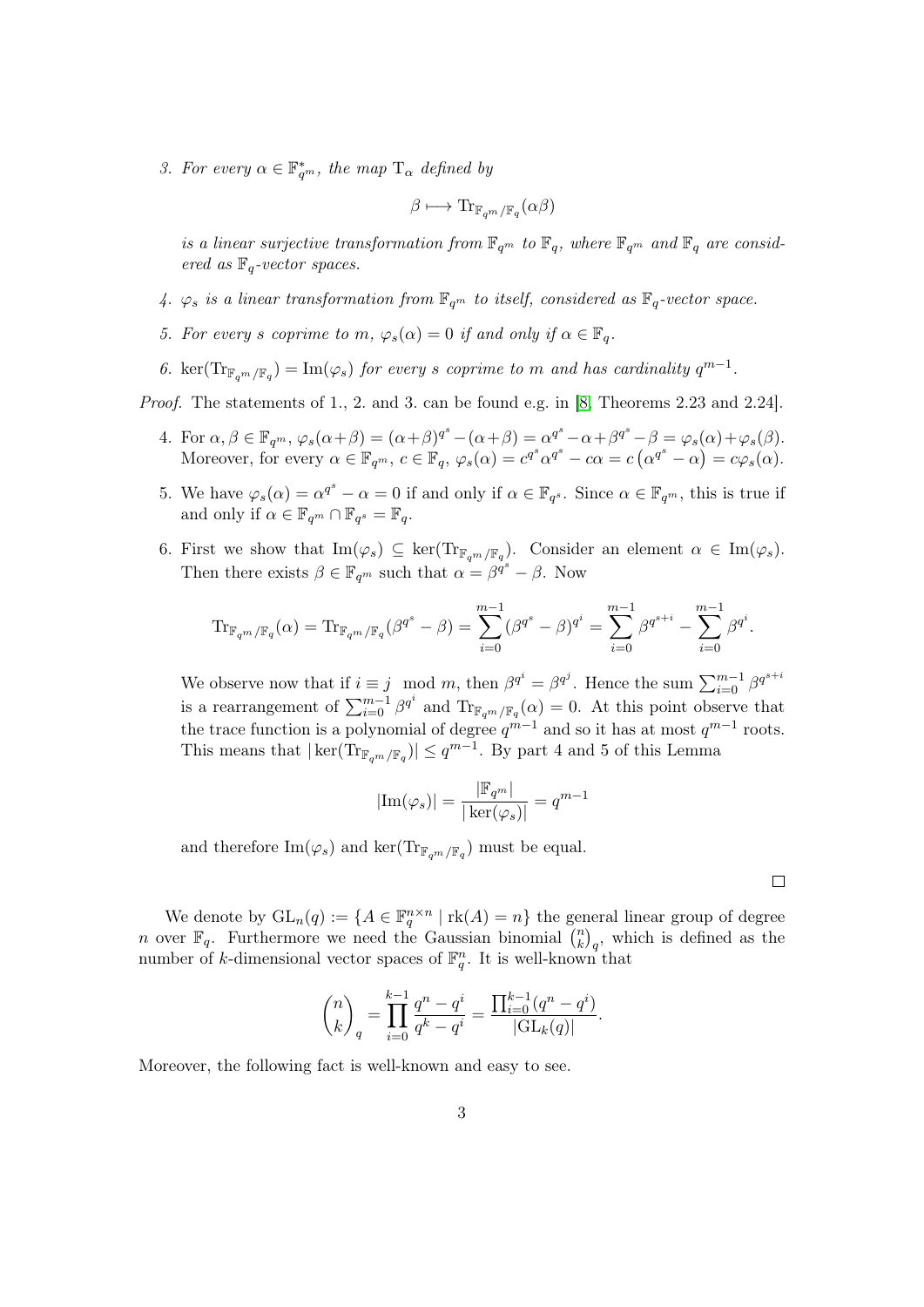<span id="page-3-0"></span>**Lemma 2.3.** Let k, n be two integers such that  $0 < k \le n$ , and let U be a k-dimensional vector subspace of  $\mathbb{F}_q^n$ . Then, for every  $r = 0, \ldots, k$ , the number of k-dimensional subspaces that intersect  $U$  in a  $(k - r)$ -dimensional subspace is

$$
\binom{k}{k-r}_q\binom{n-k}{r}_q q^{r^2}.
$$

*Proof.* There are  $\binom{k}{k}$  $\binom{k}{k-r}_q$  many subspaces  $\mathcal{U}'$  of  $\mathcal{U}$  of dimension  $(k-r)$  that can be the intersection space. Now, in order to complete  $\mathcal{U}'$  to a k-dimensional vector space, intersecting U only in U', we have  $\prod_{i=0}^{r-1} (q^n - q^{k+i})$  choices for the remaining basis vectors. For counting how many of these bases span the same space we just need to count the number of  $k \times k$  matrices of the form

$$
\left[\begin{array}{cc} I_{k-r} & 0 \\ A & B \end{array}\right],
$$

where  $A \in \mathbb{F}_q^{r \times (k-r)}$  and  $B \in GL_r(q)$ . Hence the final count is given by

$$
\binom{k}{k-r} \frac{\prod_{i=0}^{r-1} (q^n - q^{k+i})}{q^{r(k-r)} |\mathrm{GL}_r(q)|} = \binom{k}{k-r} \frac{q^{kr} \prod_{i=0}^{r-1} (q^{n-k} - q^i)}{q^{r(k-r)} |\mathrm{GL}_r(q)|}
$$

$$
= \binom{k}{k-r} \frac{n-k}{q} q^{r^2}.
$$

 $\Box$ 

#### 2.2 Rank-metric Codes

Recall that there always exists  $\alpha \in \mathbb{F}_{q^m}$ , such that  $\mathbb{F}_{q^m} \cong \mathbb{F}_{q}[\alpha]$ . Moreover,  $\mathbb{F}_{q^m}$  is isomorphic (as a vector space over  $\mathbb{F}_q$ ) to the vector space  $\mathbb{F}_q^m$ . One then easily obtains the isomorphic description of matrices over the base field  $\mathbb{F}_q$  as vectors over the extension field, i.e.  $\mathbb{F}_q^{m \times n} \cong \mathbb{F}_{q^m}^n$ .

**Definition 2.4.** The *rank distance*  $d_R$  on  $\mathbb{F}_q^{m \times n}$  is defined by

$$
d_R(X, Y) := \text{rk}(X - Y), \quad X, Y \in \mathbb{F}_q^{m \times n}.
$$

Analogously, we define the rank distance between two elements  $x, y \in \mathbb{F}_{q^m}^n$  as the rank of the difference of the respective matrix representations in  $\mathbb{F}_q^{m \times n}$ .

In this paper we will focus on  $\mathbb{F}_{q^m}$ -linear rank-metric codes in  $\mathbb{F}_{q^m}^n$ , i.e. those codes that form a vector space over  $\mathbb{F}_{q^m}$ .

**Definition 2.5.** An  $\mathbb{F}_{q^m}$ -linear rank-metric code C of length n and dimension k is a k-dimensional subspace of  $\mathbb{F}_{q^m}^n$  equipped with the rank distance. A matrix  $G \in \mathbb{F}_{q^m}^{k \times n}$  is called a *generator matrix* for the code  $\mathcal C$  if

$$
\mathcal{C} = \mathrm{rs}(G),
$$

where  $\text{rs}(G)$  is the subspace generated by the rows of the matrix G, called the row space of G.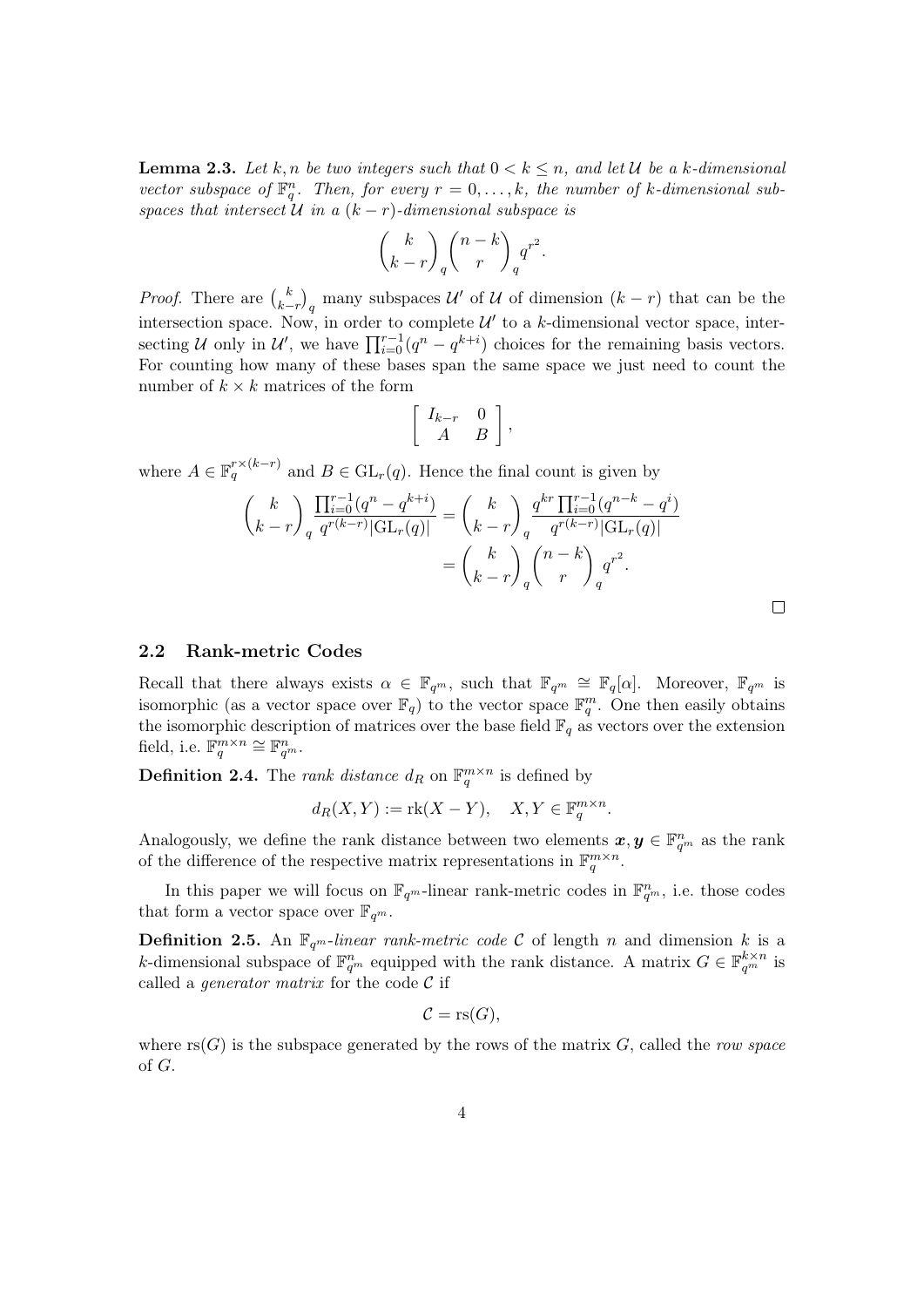Whenever we talk about linear codes in this work, we will mean linearity over the extension field  $\mathbb{F}_{q^m}$ . The well-known Singleton bound for codes in the Hamming metric implies also an upper bound for codes in the rank-metric:

**Theorem 2.6.** [\[5,](#page-20-1) Section 2] Let  $\mathcal{C} \subseteq \mathbb{F}_{q^m}^n$  be a linear matrix code with minimum rank distance d of dimension k. Then

$$
k \le n - d + 1.
$$

**Definition 2.7.** A code attaining the Singleton bound is called a *maximum rank distance* (MRD) code.

<span id="page-4-0"></span>**Lemma 2.8.** [\[6,](#page-20-4) Lemma 5.3] Any linear MRD code  $C \subseteq \mathbb{F}_{q^m}^n$  of dimension k has a generator matrix  $G \in \mathbb{F}_{q^m}^{k \times n}$  in systematic form, i.e.

$$
G = [I_k \mid X]
$$

Moreover, all entries in X are from  $\mathbb{F}_{q^m}\backslash \mathbb{F}_q$ .

For some vector  $(v_1, \ldots, v_n) \in \mathbb{F}_{q^m}^n$  we denote the  $k \times n$  s-Moore matrix by

$$
M_{s,k}(v_1,\ldots,v_n) := \begin{pmatrix} v_1 & v_2 & \ldots & v_n \\ v_1^{[s]} & v_2^{[s]} & \ldots & v_n^{[s]} \\ \vdots & \vdots & \ddots & \vdots \\ v_1^{[s(k-1)]} & v_2^{[s(k-1)]} & \ldots & v_n^{[s(k-1)]} \end{pmatrix},
$$

where  $[i] := q^i$ .

**Definition 2.9.** Let  $g_1, \ldots, g_n \in \mathbb{F}_{q^m}$  be linearly independent over  $\mathbb{F}_q$  and let s be coprime to m. We define a *generalized Gabidulin code*  $\mathcal{C} \subseteq \mathbb{F}_{q^m}^n$  of dimension k as the linear block code with generator matrix  $M_{s,k}(g_1,\ldots,g_n)$ . Using the isomorphic matrix representation we can interpret  $\mathcal C$  as a matrix code in  $\mathbb{F}_q^{m \times n}$ .

Note that for  $s = 1$  the previous definition coincides with the classical Gabidulin code construction. The following theorem was shown for  $s = 1$  in [\[5,](#page-20-1) Section 4], and for general  $s$  in [\[7\]](#page-21-2).

**Theorem 2.10.** A generalized Gabidulin code  $\mathcal{C} \subseteq \mathbb{F}_{q^m}^n$  of dimension k over  $\mathbb{F}_{q^m}$  has minimum rank distance  $n - k + 1$ . Thus generalized Gabidulin codes are MRD codes.

The dual code of a code  $\mathcal{C} \subseteq \mathbb{F}_{q^m}^n$  is defined in the usual way as

$$
\mathcal{C}^\perp:=\{\bm{u}\in \mathbb{F}_{q^m}^n\mid \bm{u}\bm{c}^T=0\quad\forall \bm{c}\in\mathcal{C}\}.
$$

In his seminal paper Gabidulin showed the following two results on dual codes of MRD and Gabidulin codes. The result was generalized to  $s > 1$  later on by Kshevetskiy and Gabidulin.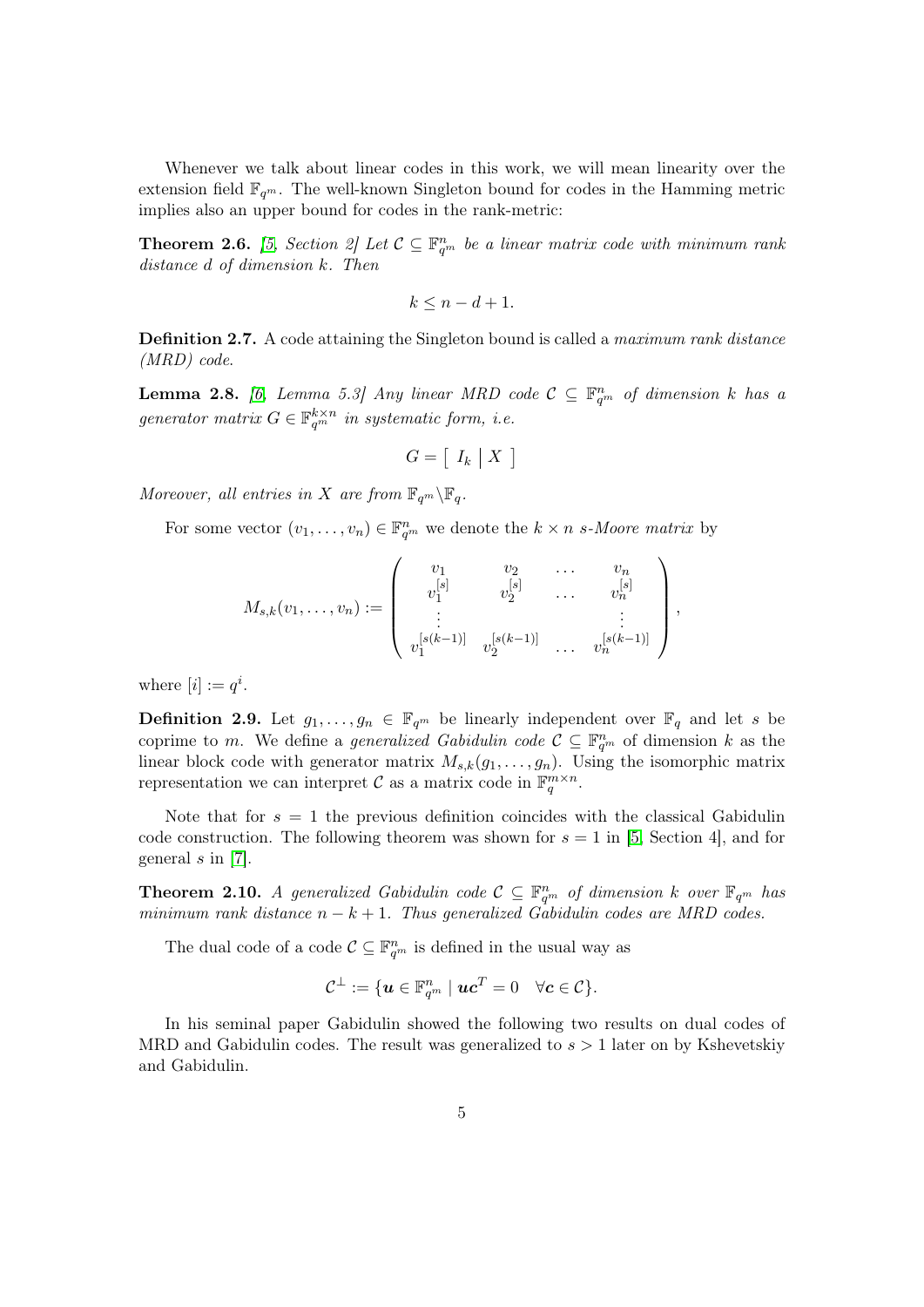Proposition 2.11. [\[5,](#page-20-1) Sections 2 and 4][\[7,](#page-21-2) Subsection IV.C]

- 1. Let  $\mathcal{C} \subseteq \mathbb{F}_{q^m}^n$  be an MRD code of dimension k. Then the dual code  $\mathcal{C}^{\perp} \subseteq \mathbb{F}_{q^m}^n$  is an MRD code of dimension  $n - k$
- 2. Let  $C \subseteq \mathbb{F}_{q^m}^n$  be a generalized Gabidulin code of dimension k. Then the dual code  $C^{\perp} \subseteq \mathbb{F}_{q^m}^n$  is a generalized Gabidulin code of dimension  $n - k$ .

For more information on bounds and constructions of rank-metric codes the interested reader is referred to [\[5\]](#page-20-1).

Denote by Gal( $\mathbb{F}_{q^m}/\mathbb{F}_q$ ) the *Galois group* of  $\mathbb{F}_{q^m}$ , consisting of the automorphisms of  $\mathbb{F}_{q^m}$  that fix the base field  $\mathbb{F}_q$  (i.e., for  $\sigma \in \text{Gal}(\mathbb{F}_{q^m}/\mathbb{F}_q)$  and  $\alpha \in \mathbb{F}_q$  we have  $\sigma(\alpha) = \alpha$ ). It is well-known that  $Gal(\mathbb{F}_{q^m}/\mathbb{F}_q)$  is generated by the *Frobenius map*, which takes an element to its q-th power. Hence the automorphisms are of the form  $x \mapsto x^{[i]}$  for some  $0 \leq i \leq m$ .

Given a matrix (resp. a vector)  $A \in \mathbb{F}_{q^m}^{k \times n}$ , we denote by  $A^{([s])}$  the component-wise Frobenius A, i.e., every entry of the matrix (resp. the vector) is raised to its  $q^s$ -th power. Analogously, given some  $\mathcal{C} \subseteq \mathbb{F}_{q^m}^{k \times n}$ , we define

$$
\mathcal{C}^{([s])}:=\left\{\mathbf{c}^{([s])}\mid \mathbf{c}\in\mathcal{C}\right\}.
$$

The (semi-)linear rank isometries on  $\mathbb{F}_{q^m}^n$  are induced by the isometries on  $\mathbb{F}_q^{m \times n}$  and are hence well-known, see e.g. [\[1,](#page-20-5) [9,](#page-21-3) [12\]](#page-21-4):

**Lemma 2.12.** [\[9,](#page-21-3) Proposition 2] The semilinear  $\mathbb{F}_q$ -rank isometries on  $\mathbb{F}_{q^m}^n$  are of the form

$$
(\lambda, A, \sigma) \in \left(\mathbb{F}_{q^m}^* \times \mathrm{GL}_n(q)\right) \rtimes \mathrm{Gal}(\mathbb{F}_{q^m}/\mathbb{F}_q),
$$

acting on  $\mathbb{F}_{q^m}^n \ni (v_1, \ldots, v_n)$  via

$$
(v_1,\ldots,v_n)(\lambda,A,\sigma)=(\sigma(\lambda v_1),\ldots,\sigma(\lambda v_n))A.
$$

In particular, if  $C \subseteq \mathbb{F}_{q^m}^n$  is a linear code with minimum rank distance d, then

$$
\mathcal{C}' = \sigma(\lambda \mathcal{C})A
$$

is a linear code with minimum rank distance d.

One can easily check that  $\mathbb{F}_q$ -linearly independent elements in  $\mathbb{F}_{q^m}$  remain  $\mathbb{F}_q$ -linearly independent under the actions of  $\mathbb{F}_{q^m}^*$ ,  $GL_n(q)$  and  $Gal(\mathbb{F}_{q^m}/\mathbb{F}_q)$ . Moreover, the s-Moore matrix structure is preserved under these actions, which implies that the class of generalized Gabidulin codes is closed under the semilinear isometries. Thus a code is semilinearly isometric to a generalized Gabidulin code if and only if it is itself a generalized Gabidulin code.

In this work we need the following criteria for both the MRD and the Gabidulin property. The following criterion for MRD codes was given in [\[6\]](#page-20-4), which in turn is based on a well-known result given in [\[5\]](#page-20-1):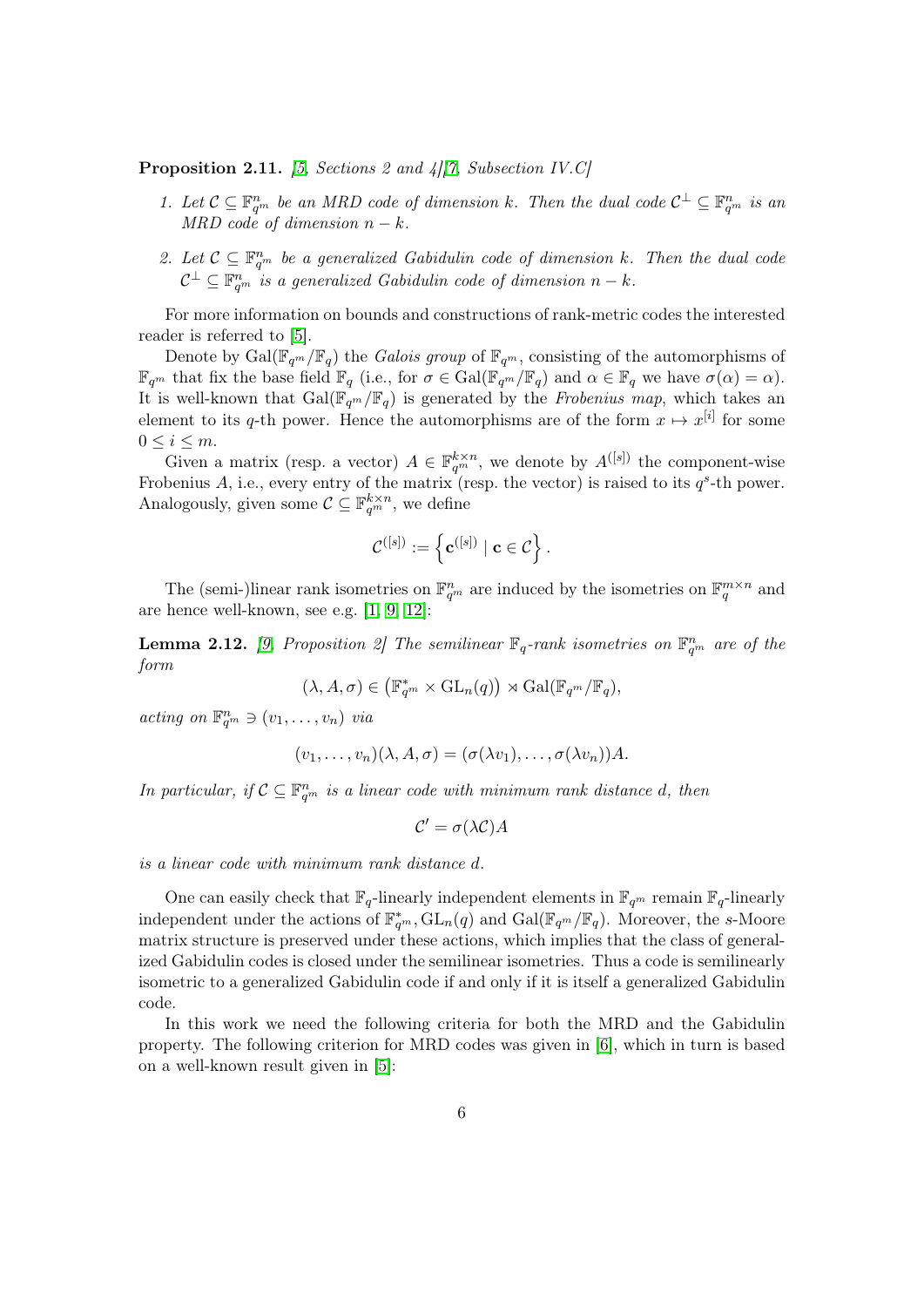<span id="page-6-0"></span>**Proposition 2.13.** Let  $G \in \mathbb{F}_{q^m}^{k \times n}$  be a generator matrix of a rank-metric code  $\mathcal{C} \subseteq \mathbb{F}_{q^m}^n$ . Then  $C$  is an MRD code if and only if

$$
\mathrm{rk}(VG^T) = k
$$

for all  $V \in \mathbb{F}_q^{k \times n}$  with  $\text{rk}(V) = k$ .

Furthermore, we need the following criterion for the generalized Gabidulin property:

<span id="page-6-1"></span>**Theorem 2.14.** [\[6,](#page-20-4) Theorem 4.8] Let  $C \subseteq \mathbb{F}_{q^m}^n$  be an MRD code of dimension k. C is a generalized Gabidulin code if and only if there exists s with  $gcd(s, m) = 1$  such that

$$
\dim(\mathcal{C} \cap \mathcal{C}^{([s])}) = k - 1.
$$

#### 2.3 The Zariski Topology over Finite Fields

Consider the polynomial ring  $\mathbb{F}_q[x_1,\ldots,x_r]$  over the base field  $\mathbb{F}_q$  and denote by  $\bar{\mathbb{F}}_q$  the algebraic closure of  $\mathbb{F}_q$ , necessarily an infinite field. For a subset  $S \subseteq \mathbb{F}_q[x_1, \ldots, x_r]$  one defines the algebraic set

$$
V(S) := \{ \boldsymbol{x} \in \bar{\mathbb{F}}_q^r \mid f(\boldsymbol{x}) = 0, \forall f \in S \}.
$$

It is well-known that the algebraic sets inside  $\overline{\mathbb{F}}_q^r$  form the *closed sets* of a topology, called the Zariski topology. The complements of the Zariski-closed sets are the Zariskiopen sets.

**Definition 2.15.** One says that a subset  $G \subset \overline{\mathbb{F}}_q^r$  defines a *generic set* if G contains a non-empty Zariski-open set.

If the base field are the real number  $(\mathbb{R})$  or complex numbers  $(\mathbb{C})$ , then a generic set inside  $\mathbb{R}^r$  (respectively inside  $\mathbb{C}^r$ ) is necessarily dense and its complement is contained in an algebraic set of dimension at most  $r - 1$ .

Over a finite field  $\mathbb{F}_q$  one has to be a little bit more careful. Indeed for every subset  $T \subset \mathbb{F}_q^r$  one finds a set of polynomials  $S \subseteq \mathbb{F}_q[x_1, \ldots, x_r]$  such that

$$
\{\boldsymbol{x}\in\mathbb{F}_q^r\mid f(\boldsymbol{x})=0,\forall f\in S\}=T.
$$

This follows simply from the fact that a single point inside  $\mathbb{F}_q^r$  forms a Zariski-closed set and any subset  $T \subset \mathbb{F}_q^r$  is a finite union of points. However if one has an algebraic set  $V(S)$ , as defined in the beginning of this subsection, then the  $\mathbb{F}_{q^m}$ -rational points defined through

$$
V(S; \mathbb{F}_{q^m}) := \{ \boldsymbol{x} \in \mathbb{F}_{q^m}^r \mid f(\boldsymbol{x}) = 0, \forall f \in S \}
$$

become in proportion to the whole vector space  $\mathbb{F}_{q^m}^r$  thinner and thinner, as the extension degree m increases. This is a consequence of the Schwartz-Zippel Lemma which we will formulate, for our purposes, over a finite field. The lemma itself will be crucial for our probability estimations in Section [4.](#page-9-0)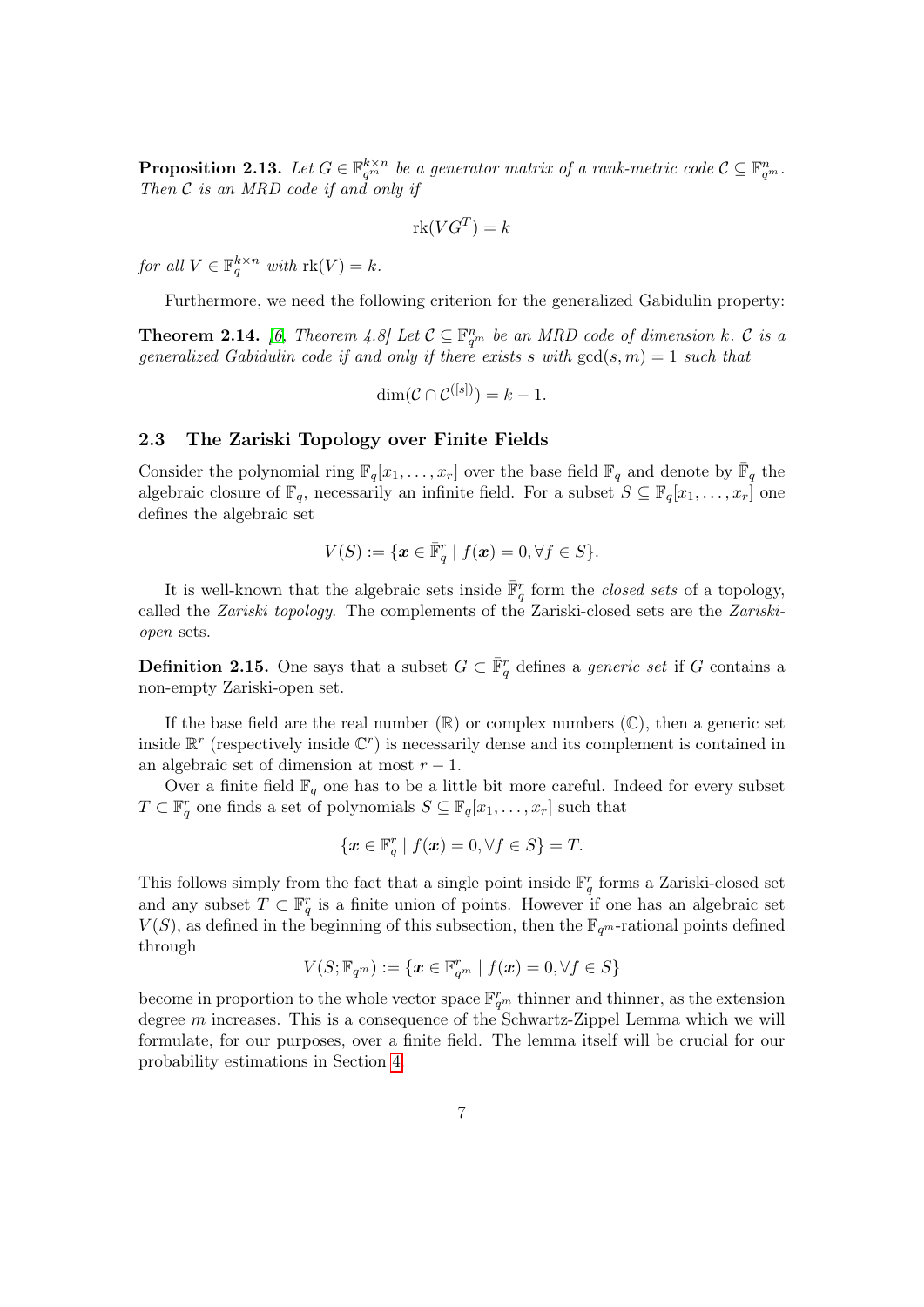<span id="page-7-2"></span>**Lemma 2.16** (Schwartz-Zippel). [\[10,](#page-21-5) Corollary 1] Let  $f \in \mathbb{F}_q[x_1, x_2, \ldots, x_r]$  be a nonzero polynomial of total degree  $d \geq 0$ . Let  $\mathbb{F}_{q^n}$  be an extension field and let  $S \subseteq \mathbb{F}_{q^n}$  be a finite set. Let  $v_1, v_2, \ldots, v_r$  be selected at random independently and uniformly from S. Then

$$
\Pr(f(v_1, v_2, \dots, v_r) = 0) \le \frac{d}{|S|}.
$$

## <span id="page-7-0"></span>3 Topological Results

The idea of this section is to show that the properties of being MRD and non-Gabidulin are generic properties.

Recall that, by Lemma [2.8,](#page-4-0) every linear MRD code in  $\mathbb{F}_{q^m}^n$  of dimension k has a unique representation by its generator matrix  $G \in \mathbb{F}_{q^m}^{k \times n}$  in systematic form

$$
G = [I_k \mid X].
$$

Thus we have a one-to-one correspondence between the set of linear MRD codes in  $\mathbb{F}_{q^m}^n$ and a subset of the set of matrices  $\mathbb{F}_{q^m}^{k\times(n-k)}$ . Therefore we want to investigate how many matrices  $X \in \mathbb{F}_{q^m}^{k \times (n-k)}$  give rise to an MRD or a generalized Gabidulin code, when plugged into the above form of a systematic generator matrix.

However, to make sense of the definition of genericity, we need to do this investigation over the algebraic closure of  $\mathbb{F}_{q^m}$ . Unfortunately though, some results in the rank-metric, in particular the definition of and results related to generalized Gabidulin codes, do not hold over infinite fields. Therefore we will actually show that the set of matrices fulfilling the criteria of Corollary [2.13](#page-6-0) (for being MRD) and Theorem [2.14](#page-6-1) (for being a generalized Gabidulin code) are generic sets over the algebraic closure.

We first show that the set of generator matrices fulfilling the MRD criterion of Corollary [2.13](#page-6-0) is generic.

<span id="page-7-1"></span>Theorem 3.1. Let  $1 \leq k \leq n-1$ . The set

$$
S_{\text{MRD}} := \{ X \in \mathbb{\bar{F}}_{q^m}^{k \times (n-k)} \mid \forall A \in \mathbb{F}_q^{n \times k} \text{ of rank } k : \det([I_k \mid X]A) \neq 0 \}
$$

is a generic subset of  $\bar{\mathbb{F}}_{q^m}^{k \times (n-k)}$ .

*Proof.* We need to show that  $S_{\text{MRD}}$  contains a non-empty Zariski-open set. In fact we will show that  $S_{\text{MRD}}$  is a non-empty Zariski-open set. The non-empty-ness follows from the existence of Gabidulin codes for every set of parameters. Hence it remains to show that it is Zariski-open.

If we denote the entries of  $X \in \mathbb{\bar{F}}_{q^m}^{k(n-k)}$  as the variables  $x_1, \ldots, x_{k(n-k)}$ , then, for a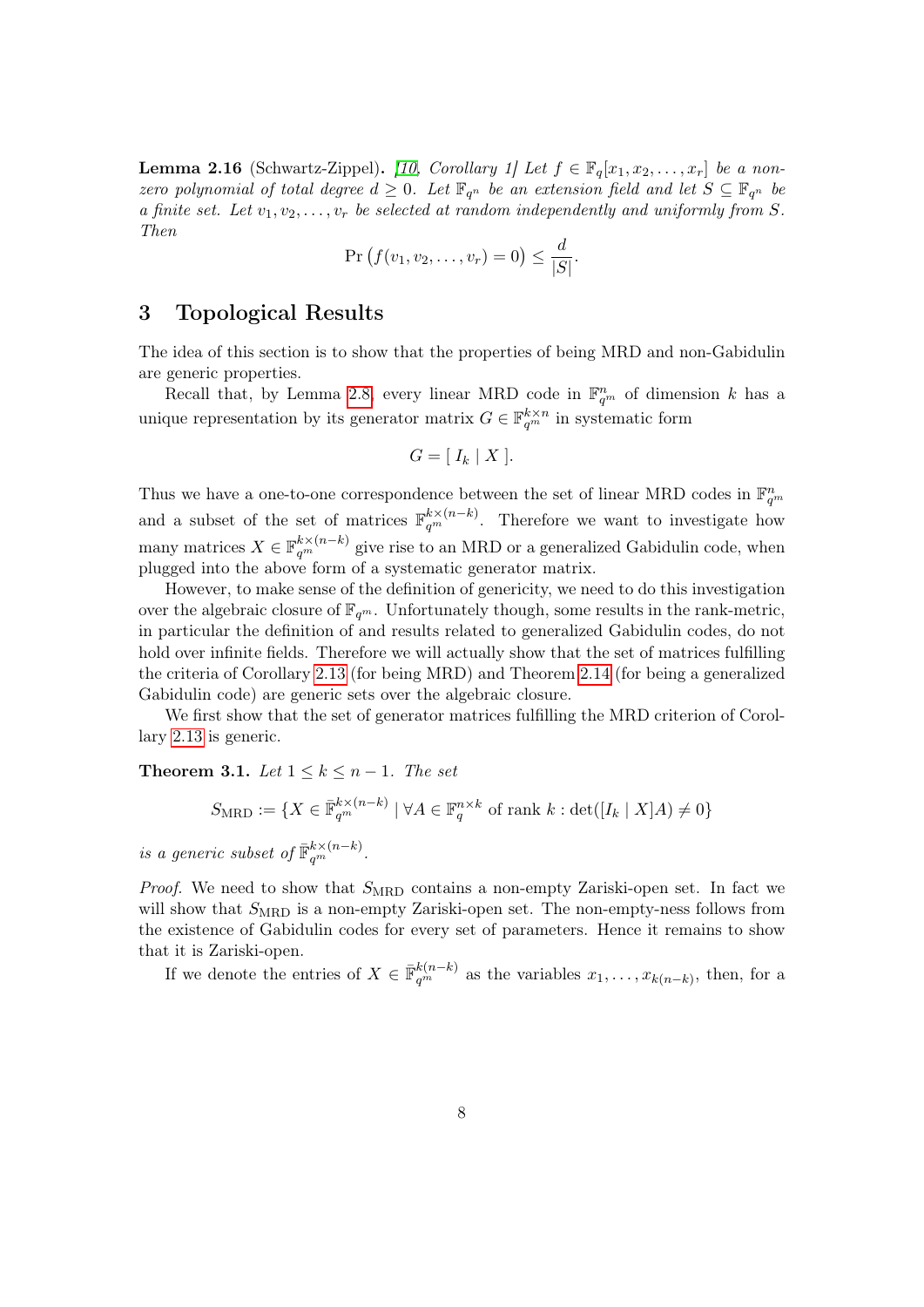given  $A \in \mathbb{F}_q^{n \times k}$ , we have  $\det([I_k \mid X]A) \in \mathbb{F}_q[x_1, \ldots, x_{k(n-k)}].$  Hence we can write

$$
S_{\text{MRD}} = \bigcap_{\substack{A \in \mathbb{F}_q^{n \times k} \\ \text{rk}(A) = k}} \{ X \in \bar{\mathbb{F}}_q^{k \times (n-k)} \mid \det([I_k \mid X]A) \neq 0 \}
$$

$$
= \bigcap_{\substack{A \in \mathbb{F}_q^{n \times k} \\ \text{rk}(A) = k}} V(\det([I_k \mid X]A))^C,
$$

i.e., it is a finite intersection of Zariski-open sets. Therefore  $S_{MRD}$  is a Zariski-open set.  $\Box$ 

Remark 3.2. In Theorem [3.1](#page-7-1) we chose the MRD criterion of Corollary [2.13](#page-6-0) to show that the MRD property (if seen over some finite extension field) is generic. One can do the same by using the MRD criterion of Horlemann-Trautmann-Marshall from [\[6,](#page-20-4) Corollary 3].

We now turn to generalized Gabidulin codes. Firstly we rewrite the criterion from Theorem [2.14](#page-6-1) in a more suitable way.

<span id="page-8-0"></span>**Lemma 3.3.** Let  $C \subseteq \mathbb{F}_{q^m}^n$  be an MRD code of dimension k and let  $0 < s < m$  with  $gcd(s, m) = 1$ . C is a generalized Gabidulin code with parameter s if and only if  $rk(X^{(q^s)} X$ ) = 1.

*Proof.* We know from Theorem [2.14](#page-6-1) that an MRD code  $C = \text{rs}[I_k | X] \subseteq \mathbb{F}_{q^m}^n$  is a generalized Gabidulin code if and only if  $\dim(\mathcal{C} \cap \mathcal{C}^{(q^s)}) = k - 1$ . We get

$$
\dim(\mathcal{C} \cap \mathcal{C}^{(q^s)}) = k - 1
$$

$$
\iff \text{rk}\left[\begin{array}{c} I_k \\ I_k \end{array}\middle| \begin{array}{c} X \\ X^{(q^s)} \end{array}\right] = k + 1
$$

$$
\iff \text{rk}\left[\begin{array}{c} I_k \\ 0 \end{array}\middle| \begin{array}{c} X \\ X^{(q^s)} - X \end{array}\right] = k + 1
$$

$$
\iff \text{rk}(X^{(q^s)} - X) = 1.
$$

 $\Box$ 

The following theorem shows that the set of generator matrices not fulfilling the generalized Gabidulin criterion of Lemma [3.3](#page-8-0) is generic over the algebraic closure.

<span id="page-8-1"></span>**Theorem 3.4.** Let  $1 \leq k \leq n-1$  and  $0 < s < m$  with  $gcd(s, m) = 1$ . Moreover, let  $S_{\text{MRD}} \subseteq \overline{\mathbb{F}}_q^{k \times (n-k)}$  be as defined in Theorem [3.1.](#page-7-1) The set

$$
S_{\mathrm{Gab},s} := \{ X \in \overline{\mathbb{F}}_{q^m}^{k \times (n-k)} \mid \mathrm{rk}(X^{(q^s)} - X) = 1 \} \cap S_{\mathrm{MRD}}
$$

is a Zariski-closed subset of the Zariski-open set  $S_{\text{MBD}}$ .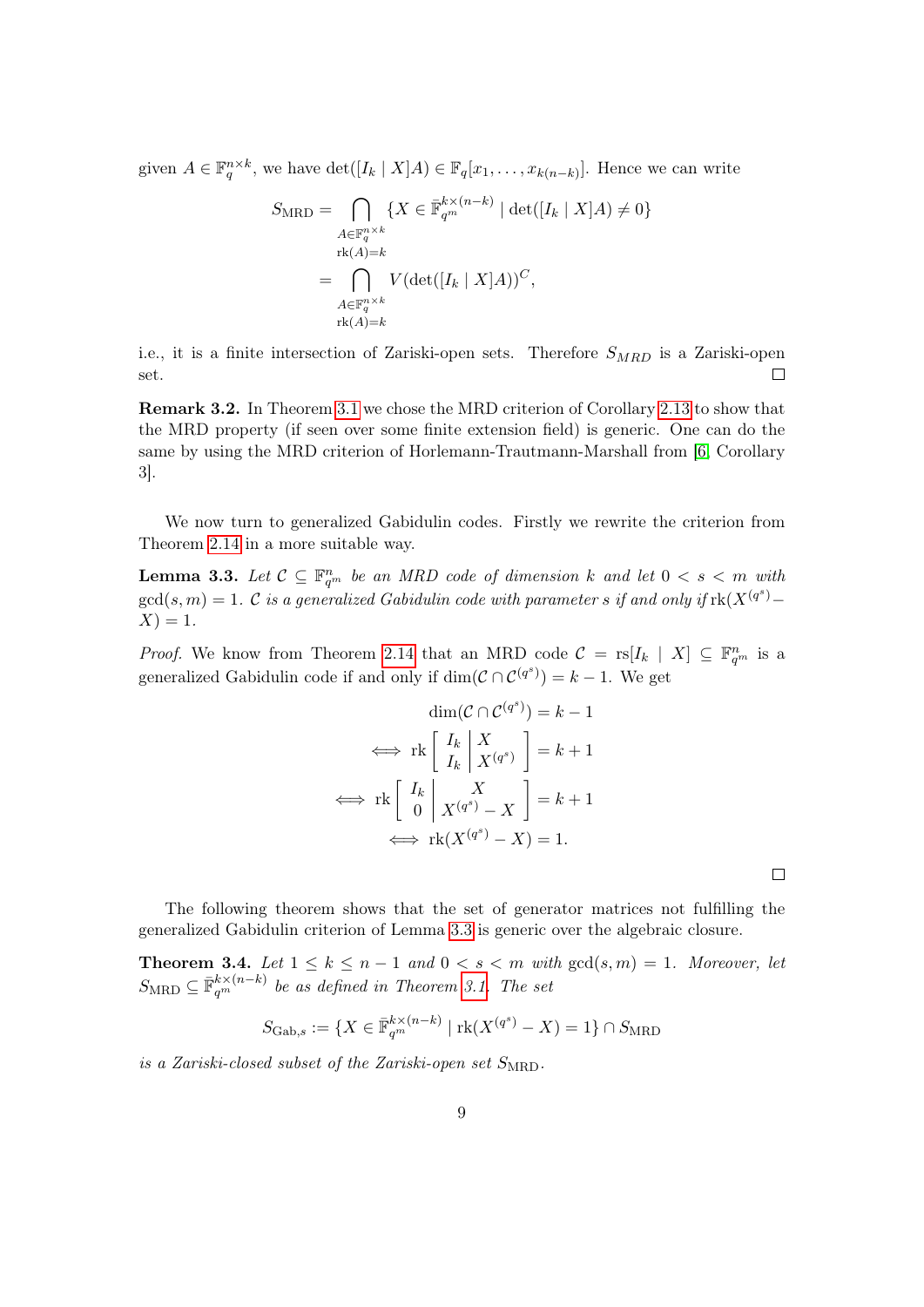*Proof.* Let  $X \in S_{\text{Gab},s}$ . Since  $X \in S_{\text{MRD}}$ , it follows from Lemma [2.8](#page-4-0) that  $X_{ij} \notin \mathbb{F}_q$ for  $i = 1, ..., k$  and  $j = 1, ..., n - k$ . Then the condition  $rk(X^{(q^s)} - X) = 1$  is equivalent to  $rk(X^{(q^s)}-X)<2$ , which in turn is equivalent to the condition that all  $2\times2$ minors of  $(X^{(q^s)} - X)$  are zero. If we denote the entries of  $X \in \mathbb{\bar{F}}_{q^m}^{k(n-k)}$  as the variables  $x_1, \ldots, x_{k(n-k)}$ , then these 2×2-minors of  $(X^{(q^s)}-X)$  are elements of  $\mathbb{F}_q[x_1, \ldots, x_{k(n-k)}].$ Let us call the set of all these minors  $S'$ . Then

$$
S_{\text{Gab},s} = \left\{ X \in \overline{\mathbb{F}}_{q^m}^{k \times (n-k)} \mid f(x_1, \dots, x_{k(n-k)}) = 0, \forall f \in S' \right\} \cap S_{\text{MRD}}
$$

$$
= V(S') \cap S_{\text{MRD}}.
$$

Hence it is a Zariski-closed subset of  $S_{\text{MRD}} \subseteq \overline{\mathbb{F}}_q^{k \times (n-k)}$ .

Theorem [3.4](#page-8-1) implies that the complement of  $S_{\text{Gab.s.}}$ , i.e., the set of matrices that fulfill the MRD criterion but do not fulfill the generalized Gabidulin criterion, is a Zariski-open subset of  $S_{\text{MRD}} \subset \bar{\mathbb{F}}_q^{k \times (n-k)}$ . Thus, if it is non-empty, then the complement of  $S_{\text{Gab,s}}$  is a generic set. The non-empty-ness of this set will be shown in the following section, in Theorem [4.12.](#page-0-0)

In other words, over the algebraic closure, a randomly chosen generator matrix gives rise to a code that does not fulfill the generalized Gabidulin criterion with high probability.

## <span id="page-9-0"></span>4 Probability Estimations

In the previous section we have used the Zariski topology to show that a randomly chosen linear code over  $\bar{\mathbb{F}}_{q^m}$  fulfills most likely the MRD criterion but not the generalized Gabidulin criterion. Intuitively this tells us that over a finite, but large, extension field of  $\mathbb{F}_q$  a randomly chosen linear code is most likely an MRD code but not a generalized Gabidulin code. In this section we derive some bounds on the probability that this statement is true, in dependence of the field extension degree m.

### 4.1 Probability for MRD codes

Here we give a lower bound on the probability that a random linear rank-metric code in  $\mathbb{F}_{q^m}^n$  is MRD. A straight-forward approach gives the following result.

<span id="page-9-1"></span>**Theorem 4.1.** Let  $X \in \mathbb{F}_{q^m}^{k(n-k)}$  be randomly chosen. Then

$$
\Pr\left(\text{rs}[I_k \mid X] \text{ is an } MRD \text{ code }\right) \ge 1 - \frac{k \prod_{i=0}^{k-1} (q^n - q^i)}{q^m} \ge 1 - kq^{kn-m}.
$$

*Proof.* It follows from Corollary [2.13](#page-6-0) that  $rs[I_k | X]$  is a non-MRD code if and only if

$$
p^* := \prod_{\substack{A \in \mathbb{F}_q^{n \times k} \\ \text{rk}(A) = k}} \det([I_k \mid X]A) = 0.
$$

 $\Box$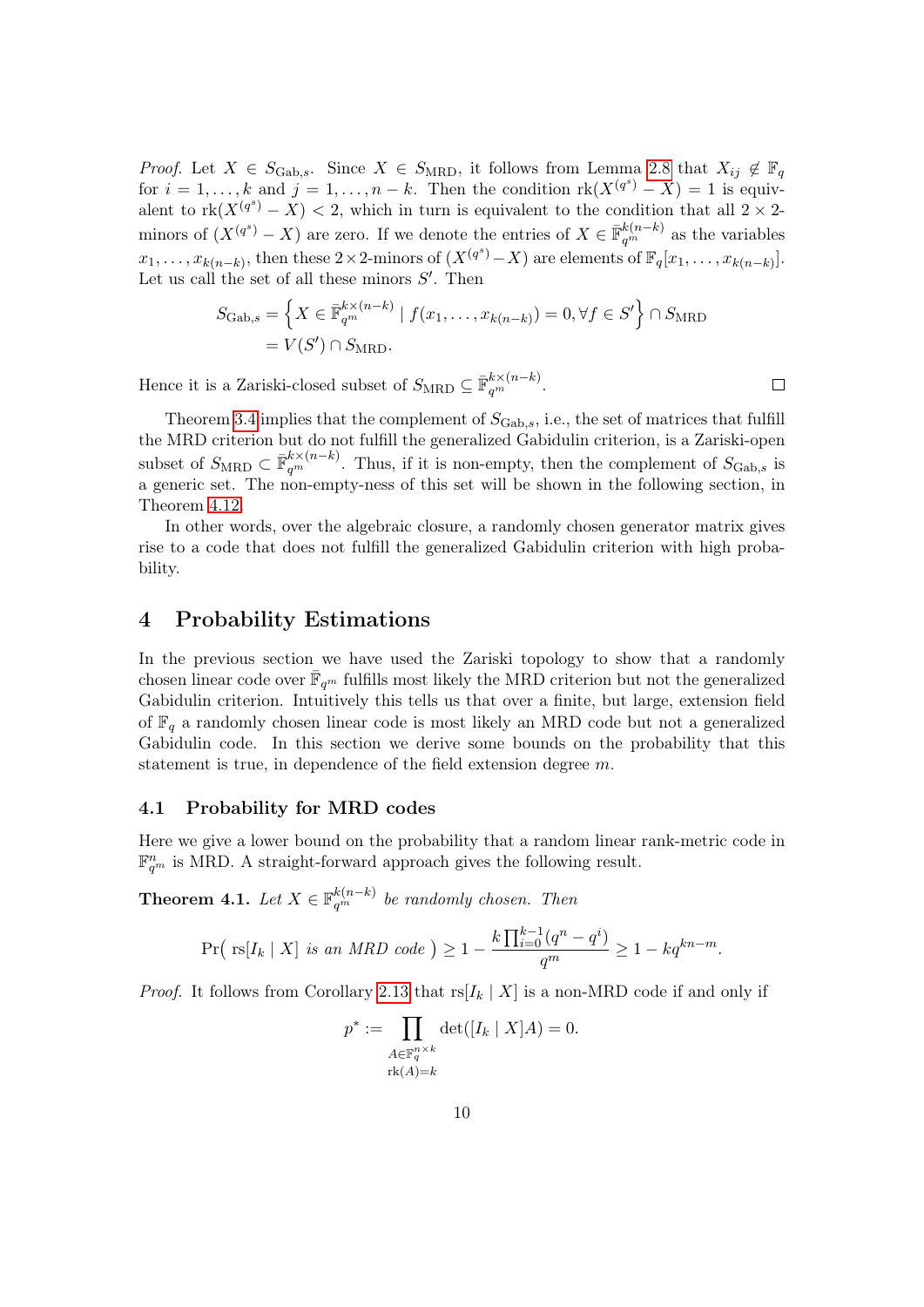If we see the entries of X as the variables  $x_1, \ldots, x_{k(n-k)}$ , then every variable  $x_i$  is contained in at most one row of the matrix

$$
[I_k \,|\, X]A = \left(\sum_{\ell=1}^k A_{\ell j} + \sum_{\ell=k+1}^n X_{i\ell} A_{\ell j}\right)_{i,j}.
$$

Thus det( $[I_k | X]A$ )  $\in \mathbb{F}_q[x_1,\ldots,x_{k(n-k)}]$  has degree at most k. The number of matrices  $\lim_{n \to \infty} \mathbb{F}_q^{n \times k}$  of rank k is  $\prod_{i=0}^{k-1} (q^n - q^i) \leq q^{kn}$ , hence the degree of  $p^*$  is at most  $k \prod_{i=0}^{k-1} (q^n - q^i)$ . It follows from Lemma [2.16](#page-7-2) that

$$
\Pr\big(\text{ rs}[I_k \mid X] \text{ is not an MRD code }\big) \leq \frac{\deg p^*}{q^m}
$$

and hence

$$
\Pr\left(\text{rs}[I_k \mid X] \text{ is an MRD code }\right) \ge 1 - \frac{\deg p^*}{q^m} \ge 1 - \frac{k \prod_{i=0}^{k-1} (q^n - q^i)}{q^m} \ge 1 - kq^{kn-m}.
$$

In the remainder of this subsection we want to improve the bound obtained in Theorem [4.1.](#page-9-1) To do so we introduce the set

$$
\mathcal{T}(k,n) = \left\{ E \in \mathbb{F}_q^{k \times n} \,|\, E \text{ is in reduced row echelon form and } \text{rk}(E) = k \right\}.
$$

With this notation we can formulate a variation of Corollary [2.13:](#page-6-0)

<span id="page-10-0"></span>**Proposition 4.2.** Let  $G \in \mathbb{F}_{q^m}^{k \times n}$  be a generator matrix of a rank-metric code  $\mathcal{C} \subseteq \mathbb{F}_{q^m}^n$ . Then  $C$  is an MRD code if and only if

$$
\mathrm{rk}(EG^T) = k
$$

for all  $E \in \mathcal{T}(k,n)$ .

*Proof.* For every matrix  $V \in \mathbb{F}_q^{k \times n}$  consider its reduced row echelon form  $E_V$ . I.e., there exists a matrix  $R \in GL_k(q)$  such that  $V = RE_V$ . Then

$$
\det(VG^T) = \det(RE_VG^T) = \det(R)\det(E_VG^T),
$$

and since  $\det(R) \neq 0$  we obtain that  $rk(VG^T) = k$  if and only if  $rk(E_V G^T) = k$ . By Corollary [2.13](#page-6-0) the statement follows.  $\Box$ 

For  $E \in \mathcal{T}(k, n)$  we define the polynomial

$$
f_E(x_1,...,x_{k(n-k)}) := \det([I_k | X]E^T) \in \mathbb{F}_{q^m}[x_1,...,x_{k(n-k)}],
$$

and we furthermore define

$$
f^*(x_1,...,x_{k(n-k)}) := \text{lcm}\left\{f_E(x_1,...,x_{k(n-k)})\,|\,E \in \mathcal{T}(k,n)\right\},\,
$$

where, as before, the entries of X are the variables  $x_1, \ldots, x_{k(n-k)}$ . We can easily observe the following.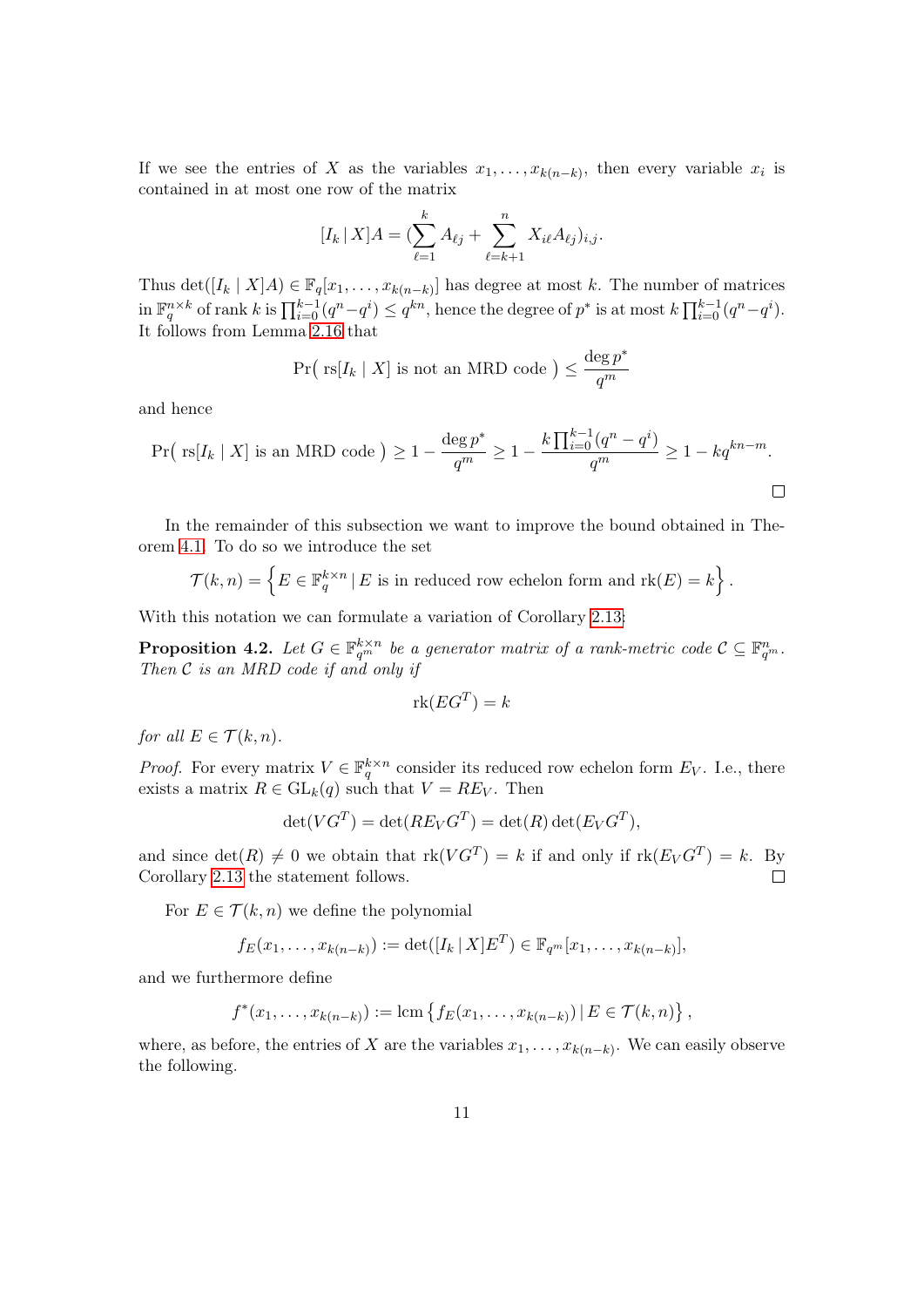**Proposition 4.3.** The set of linear non-MRD codes of dimension k in  $\mathbb{F}_{q^m}^n$  is in one-toone correspondence with the algebraic set

$$
V(\lbrace f^* \rbrace) = \left\{ (v_1, \ldots, v_{k(n-k)}) \in \mathbb{F}_{q^m}^{k(n-k)} \, | \, f^*(v_1, \ldots, v_{k(n-k)}) = 0 \right\}.
$$

Proof. It follows from Proposition [4.2](#page-10-0) that the set of linear non-MRD codes of dimension k in  $\mathbb{F}_{q^m}^n$  is in one-to-one correspondence with the algebraic set

$$
V = \bigcup_{E \in \mathcal{T}(k,n)} \left\{ (v_1, \dots, v_{k(n-k)}) \in \mathbb{F}_{q^m}^{k(n-k)} \mid f_E(v_1, \dots, v_{k(n-k)}) = 0 \right\}
$$
  
= 
$$
\left\{ (v_1, \dots, v_{k(n-k)}) \in \mathbb{F}_{q^m}^{k(n-k)} \mid \prod_{E \in \mathcal{T}(k,n)} f_E(v_1, \dots, v_{k(n-k)}) = 0 \right\}
$$
  
= 
$$
\left\{ (v_1, \dots, v_{k(n-k)}) \in \mathbb{F}_{q^m}^{k(n-k)} \mid f^*(v_1, \dots, v_{k(n-k)}) = 0 \right\},
$$

where the last two equalities follow from the well-known fact that

$$
V(\{f\}) \cup V(\{g\}) = V(\{fg\}) = V(\{\text{lcm}(f,g)\})
$$

for any  $f, g \in \mathbb{F}_q[x_1,\ldots,x_{k(n-k)}].$ 

Note that in the definition of an algebraic set, it suffices to use the square-free part of the defining polynomial(s). In the above definition of V however,  $f^*(x_1, \ldots, x_{k(n-k)})$ is already square-free, as we show in the following.

**Lemma 4.4.** For every  $E \in \mathcal{T}(k,n)$  the polynomial  $f_E(x_1,\ldots,x_{k(n-k)})$  is square-free. In particular, the polynomial  $f^*(x_1,\ldots,x_{k(n-k)})$  is square-free.

*Proof.* As in the proof of Theorem [4.1,](#page-9-1) every variable  $x_i$  is contained in at most one row of the matrix  $[I_k | X]E^T$ . Hence, in the polynomial  $f_E(x_1,\ldots,x_{k(n-k)})$  the degree with respect to every variable is at most 1. Thus  $f_E(x_1, \ldots, x_{k(n-k)})$  cannot have multiple factors.  $\Box$ 

We now determine an upper bound on the degree of the defining polynomial  $f^*$ .

<span id="page-11-0"></span>**Lemma 4.5.** Let  $E \in \mathcal{T}(k, n)$  and let  $\mathcal{U}_0$  be the subspace of  $\mathbb{F}_q^n$  defined by

$$
\mathcal{U}_0 := \text{rs}[\,I_k \mid 0\,] = \left\{ (u_1, \ldots, u_n) \in \mathbb{F}_q^n \,|\, u_{k+1} = u_{k+2} = \ldots = u_n = 0 \right\}.
$$

Then

$$
\deg f_E = k - \dim (\operatorname{rs}(E) \cap \mathcal{U}_0).
$$

*Proof.* Let  $r := k - \dim(\text{rs}(E) \cap \mathcal{U}_0)$  with  $0 \leq r \leq k$ . We can write

$$
E^T = \left[\frac{E_1}{E_2}\right],
$$

 $\Box$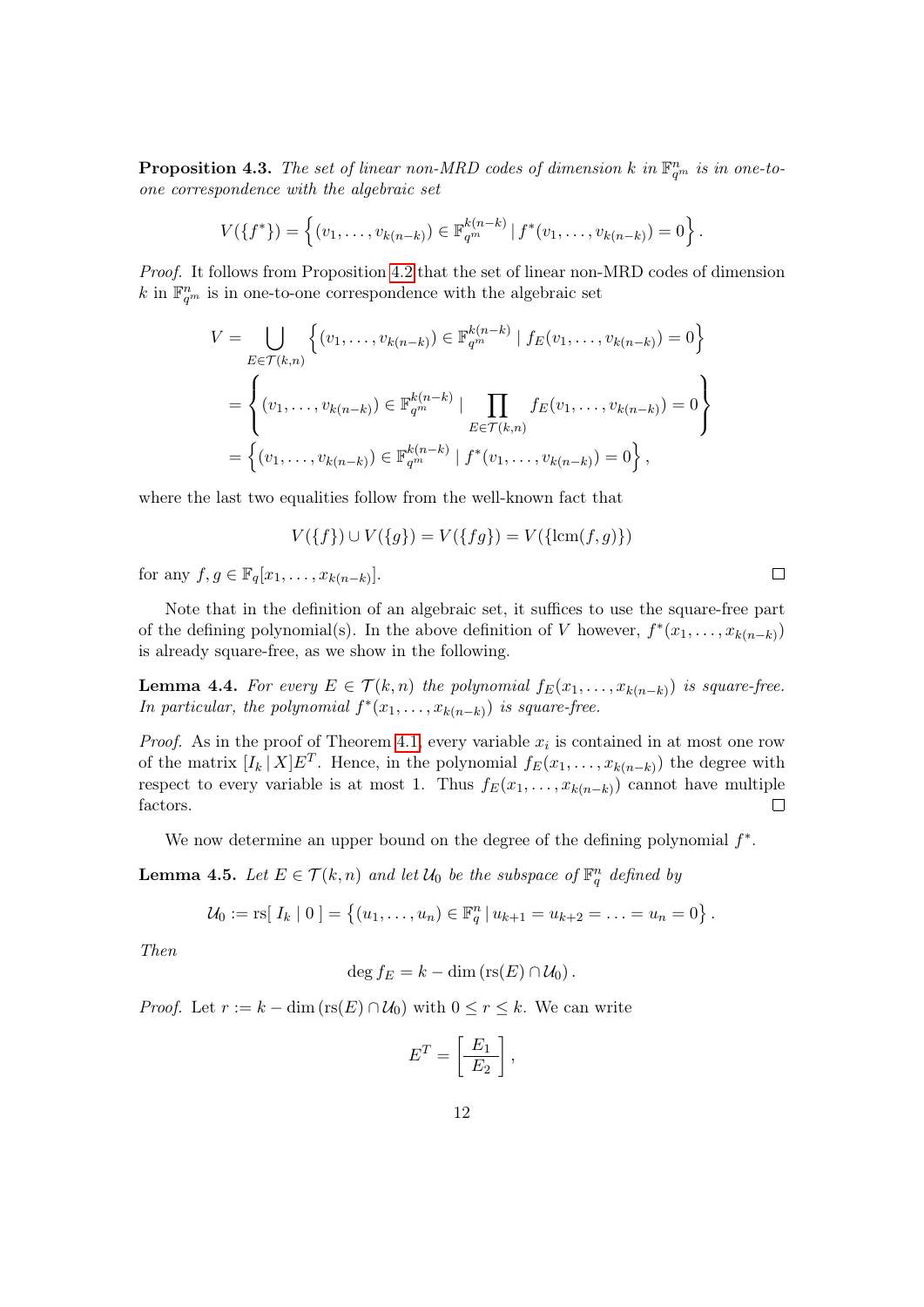where  $E_1 \in \mathbb{F}_q^{k \times k}, E_2 \in \mathbb{F}_q^{(n-k) \times k}$ . Since dim  $\left( \text{rs}(E) \cap \mathcal{U}_0 \right) = k - r$ , we have  $\text{rk}(E_2) = r$ . Thus there exists a matrix  $R \in GL_k(q)$  such that the first r columns of  $E_2R$  are linearly independent and the last  $k - r$  columns are zero. Then

$$
f_E(x_1,...,x_{k(n-k)}) = \det([I_k | X]E^T) = \det(R)^{-1} \det(E_1 R + X E_2 R).
$$

The last  $k - r$  columns of the matrix  $X_{12}R$  are zero, i.e., the last  $k - r$  columns of  $E_1R + XE_2R$  do not contain any of the variables  $x_i$ . On the other hand, the entries of the first r columns are polynomials in  $\mathbb{F}_q[x_1,\ldots,x_{k(n-k)}]$  of degree 1, since

$$
E_1R + XE_2R = \left(\sum_{\ell=1}^n (E_1)_{i\ell}R_{\ell j} + \sum_{\ell=1}^k \sum_{\ell'=1}^n X_{i\ell'}(E_2)_{\ell'\ell}R_{\ell j}\right)_{i,j}.
$$

Hence we have deg  $f_E \leq r$ .

Now consider the matrix  $E_2R$ . We can write

$$
E_2R = \left[\begin{array}{c|c} \tilde{E}_2 & 0 \end{array}\right]
$$

where  $\tilde{E}_2$  is an  $(n-k) \times r$  matrix of rank r. Hence

$$
XE_2R = [X\tilde{E}_2 | 0].
$$

First we prove that the entries of the matrix  $X\tilde{E}_2$  are algebraically independent over  $\mathbb{F}_q$ . Fix  $1 \leq i \leq k$  and denote by  $(X \tilde{E}_2)_i$  the *i*-th row of the matrix  $X \tilde{E}_2$ . Then consider the polynomials  $(X\tilde{E}_2)_{ij}$ , for  $j = 1, \ldots, r$ , that only involve the variables  $x_{(i-1)(n-k)+1}, \ldots, x_{i(n-k)}$ . The Jacobian of these polynomials is  $\tilde{E}_2^T$ , whose rows are linearly independent over  $\mathbb{F}_q$ . Therefore the elements in every row are algebraically independent over  $\mathbb{F}_q$ . Moreover different rows involve different variables, hence we can conclude that the entries of the matrix  $X \tilde{E}_2$  are algebraically independent over  $\mathbb{F}_q$ .

At this point consider the set of all  $r \times r$  minors of  $X \tilde{E}_2$ . These minors are all different and hence linearly independent over  $\mathbb{F}_q$ , otherwise a non-trivial linear combination of them that gives 0 would produce a non-trivial polynomial relation between the entries of  $X\tilde{E}_2R$ . Now observe that the degree r term of  $f_E$  is a linear combination of these minors. If we write

$$
E_1R = \left[ \begin{array}{c|c} * & \tilde{E}_1 \end{array} \right],
$$

where  $\tilde{E}_1 \in \mathbb{F}_q^{k \times (k-r)}$ , then the coefficients of this linear combination are given by the  $(k-r) \times (k-r)$  minors of  $\tilde{E}_1$ , multiplied by  $\det(R)^{-1}$ . Since  $E^T R$  has rank k and the last  $k - r$  columns of  $E_2R$  are 0, it follows that the columns of  $\tilde{E}_1$  are linearly independent, and hence at least one of the coefficients of the linear combination is non-zero. This proves that the degree r term of  $f_E$  is non-zero, and hence deg  $f_E = r$ .  $\Box$ 

We can now give the main result of this subsection, an upper bound on the probability that a random generator matrix generates an MRD code: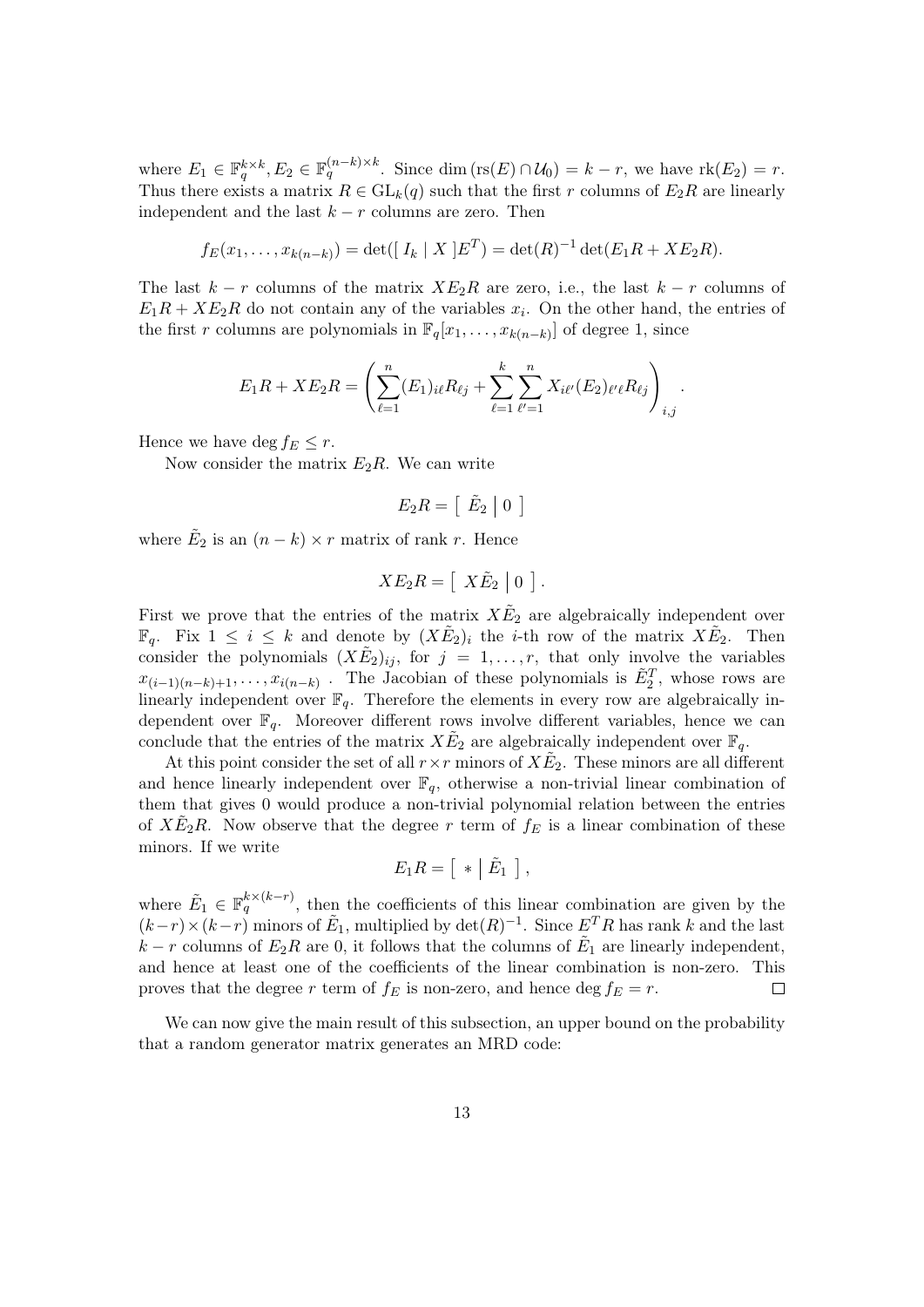<span id="page-13-0"></span>**Theorem 4.6.** Let  $X \in \mathbb{F}_{q^m}^{k(n-k)}$  be randomly chosen. Then

$$
\Pr\left(\text{rs}[I_k \mid X] \text{ is an MRD code }\right) \ge 1 - \sum_{r=0}^k r {k \choose k-r}_q {n-k \choose r}_q q^{r^2} q^{-m}.
$$

*Proof.* For every  $r = 0, 1, \ldots, k$  we define the set

$$
\mathcal{T}_r = \{ E \in \mathcal{T}(k,n) | \dim (\mathcal{U}_0 \cap \text{rs}(E)) = k - r \},\
$$

where

$$
\mathcal{U}_0 := \text{rs}[\, I_k \mid 0 \,] = \left\{ (u_1, \ldots, u_n) \in \mathbb{F}_q^n \,|\, u_{k+1} = u_{k+2} = \ldots = u_n = 0 \right\}.
$$

By Lemma [2.3](#page-3-0) we have

$$
|\mathcal{T}_r| = \binom{k}{k-r}_q \binom{n-k}{r}_q q^{r^2}.
$$

Moreover, by Lemma [4.5,](#page-11-0) if  $E \in \mathcal{T}_r$ , then  $\deg f_E = r$ . Hence, by the definition of  $f^*(x_1, ..., x_{k(n-k)})$ , we have

$$
\deg f^* \le \sum_{E \in \mathcal{T}(k,n)} \deg f_E = \sum_{r=0}^k \sum_{E \in \mathcal{T}_r} \deg f_E = \sum_{r=0}^k r \binom{k}{k-r}_q \binom{n-k}{r}_q q^{r^2}.
$$

With Lemma [2.16,](#page-7-2) the statement follows.

Remember that we know how to construct MRD codes, namely as Gabidulin codes, for any set of parameters. Hence the probability that a randomly chosen generator matrix generates an MRD code is always greater than zero. However, the lower bound of Theorem [4.6](#page-13-0) is not always positive. In particular, for

$$
m < k(n-k) + \log_q k
$$

we get

$$
1 - \sum_{r=0}^{k} r {k \choose k-r}_q {n-k \choose r}_q q^{r^2} q^{-m}
$$
  
=  $1 - q^{-m} \left( k {n-k \choose k}_q q^{k^2} + \sum_{r=1}^{k-1} r {k \choose k-r}_q {n-k \choose r}_q q^{r^2} \right)$   
 $\leq 1 - q^{-m} \left( k q^{k(n-k)} \right) < 0,$ 

i.e., the bound is not tight (and not sensible) in these cases.

Figure [1](#page-14-0) depicts the lower bounds of Theorem [4.1](#page-9-1) and Theorem [4.6](#page-13-0) for small parameters. One can see that the bounds of Theorem [4.6](#page-13-0) really is an improvement over the bound of Theorem [4.1.](#page-9-1)

 $\Box$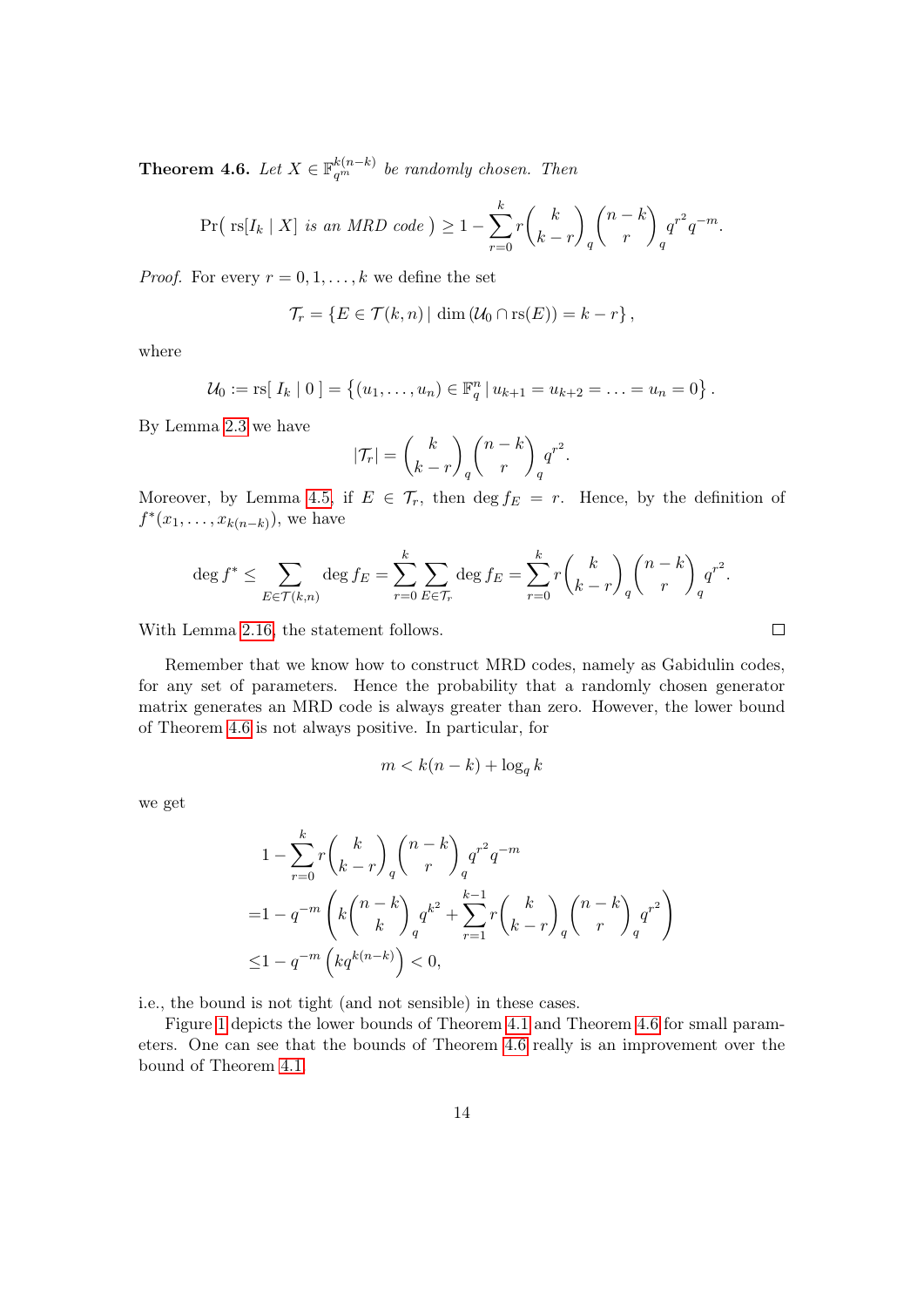

<span id="page-14-0"></span>Figure 1: Lower bounds on the probability that a randomly chosen generator matrix in  $\mathbb{F}_{2^m}^{2\times4}$  (left) and  $\mathbb{F}_{2^m}^{2\times5}$  (right) generates an MRD code.

#### 4.2 Probability for Gabidulin codes

We have seen in Theorem [3.4](#page-8-1) that the set of matrices in  $\mathbb{F}_{q^m}^{k \times n}$  in systematic form that generate a generalized Gabidulin code with parameter s (such that  $0 < s < m$  with  $gcd(s, m) = 1$  is in one-to-one correspondence with a subset of the set

$$
\left\{X \in \mathbb{F}_{q^m}^{k \times (n-k)} \mid \text{rk}(X^{(q^s)} - X) = 1\right\},\
$$

namely with the elements that represent an MRD code. By Lemma [2.8](#page-4-0) we furthermore know that, if X has entries from  $\mathbb{F}_q$ , then rs  $\left[ I_k \mid X \right]$  is not MRD. Hence the set of matrices in systematic form that generate a Gabidulin code is in one-to-one correspondence with a subset of the set

$$
\mathcal{G}(s) := \left\{ X \in (\mathbb{F}_{q^m} \setminus \mathbb{F}_q)^{k \times (n-k)} \mid \text{rk}(X^{(q^s)} - X) = 1 \right\}.
$$

For simplicity we make the following estimation of the probability that a randomly chosen generator matrix generates a generalized Gabidulin code.

<span id="page-14-1"></span>**Lemma 4.7.** Let  $X \in \mathbb{F}_{q^m}^{k \times (n-k)}$  be randomly chosen. Then

$$
\Pr\left(\text{rs}[I_k \mid X] \text{ is a gen. } \text{Gabidulin code}\right) \leq \sum_{\substack{0 < s < m \\ \gcd(s,m)=1}} \Pr\left(X \in \mathcal{G}(s)\right) = \sum_{\substack{0 < s < m \\ \gcd(s,m)=1}} \frac{|\mathcal{G}(s)|}{q^{mk(n-k)}}.
$$

Proof. The inequality follows from the fact that the set of generalized Gabidulin codes is in one-to-one correspondence with a subset of the set

$$
\bigcup_{\substack{0
$$

Since  $|\mathbb{F}_q^{k(n-k)}| = q^{mk(n-k)}$ , the statement follows.

 $\Box$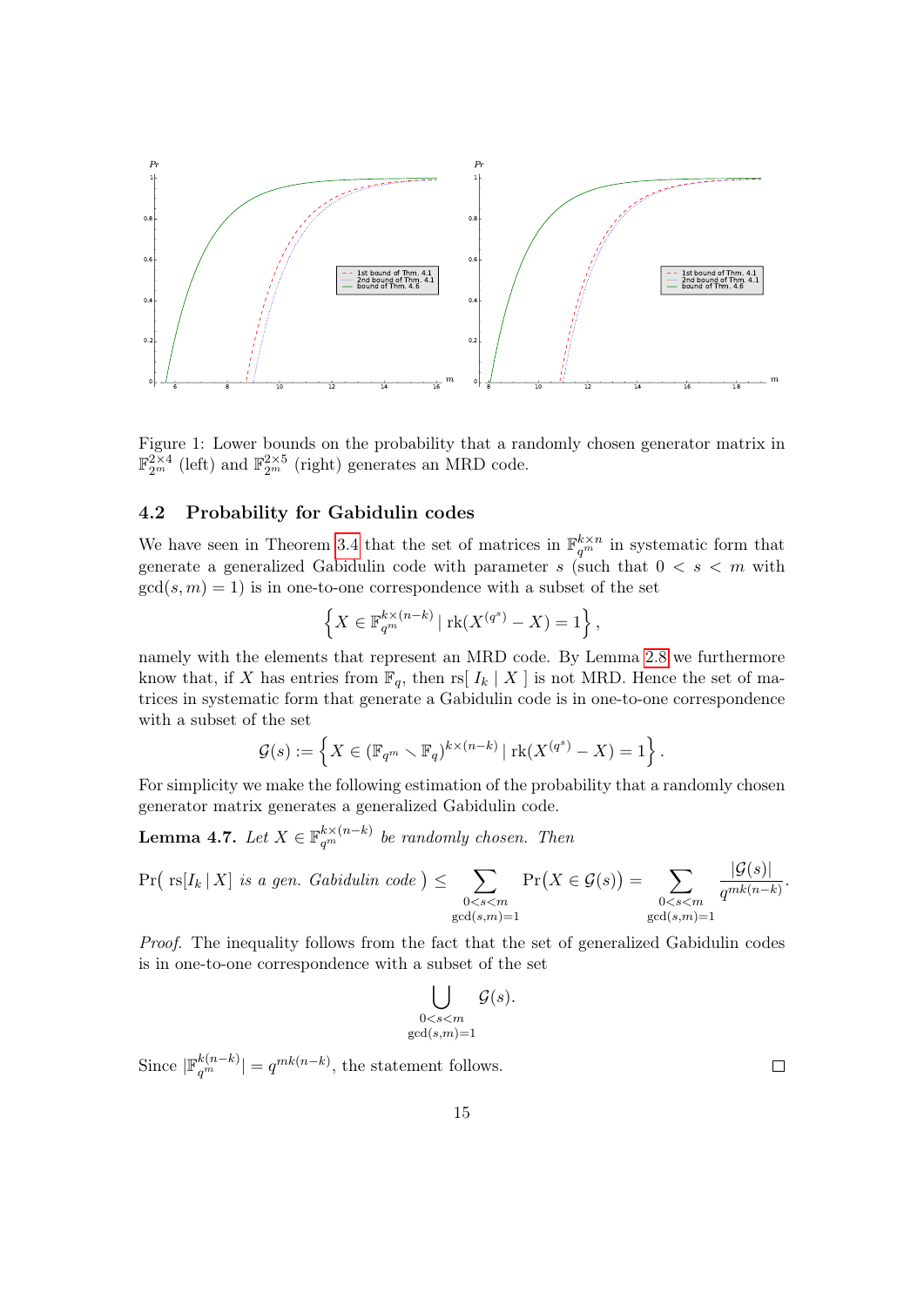For every integer  $0 < s < m$  with  $gcd(m, s) = 1$ , we now define the map  $\Phi_s$  given by

$$
\begin{array}{rcl}\n\varPhi_{s} : \mathbb{F}_{q^{m}}^{k \times (n-k)} & \longrightarrow & \mathbb{F}_{q^{m}}^{k \times (n-k)} \\
X & \longmapsto & X^{(q^{s})} - X.\n\end{array}
$$

Observe that  $\Phi_s$  is exactly the function that maps every entry  $X_{ij}$  of the matrix X to  $\varphi_s(X_{ij})$ . Moreover we define the sets

$$
\mathcal{R}_1 := \left\{ A \in \mathbb{F}_{q^m}^{k \times (n-k)} \, | \, \text{rk}(A) = 1 \right\},
$$
  

$$
\mathcal{R}_1^* := \left\{ A \in (\mathbb{F}_{q^m}^*)^{k \times (n-k)} \, | \, \text{rk}(A) = 1 \right\},
$$
  

$$
\mathcal{K} := \left( \text{ker} \left( \text{Tr}_{\mathbb{F}_{q^m}/\mathbb{F}_q} \right) \right)^{k \times (n-k)}.
$$

We state now the crucial results that will help us to compute an upper bound on the cardinality of the sets  $\mathcal{G}(s)$ .

**Lemma 4.8.** 1. Given a matrix  $A \in \mathbb{F}_{q^m}^{k \times (n-k)}$ , there exists a matrix  $X \in \mathbb{F}_{q^m}^{k \times (n-k)}$ such that  $\Phi_s(X) = A$  if and only if  $A \in \mathcal{K}$ .

2. If  $A \in \mathcal{R}_1$ , then

$$
|\Phi_s^{-1}(A)| = \begin{cases} 0 & \text{if } A \notin \mathcal{K} \\ q^{k(n-k)} & \text{if } A \in \mathcal{K}. \end{cases}
$$

3. For every integer s coprime to m

$$
\mathcal{G}(s) = \Phi_s^{-1}(\mathcal{R}_1^* \cap \mathcal{K}),
$$

and

$$
|\mathcal{G}(1)| = |\mathcal{G}(s)| = q^{k(n-k)} |\mathcal{R}_1^* \cap \mathcal{K}|.
$$

- *Proof.* 1. Since  $\Phi_s$  is the function that maps every entry  $X_{ij}$  of the matrix X to  $\varphi_s(X_{ij})$ , we have that  $A \in \text{Im}(\Phi_s)$  if and only if every entry  $A_{ij}$  of A belongs to Im( $\varphi_s$ ). By Lemma [2.2](#page-1-1) part 6 this is true if and only if every  $A_{ij}$  belongs to  $\ker\left({\rm Tr}_{\mathbb{F}_{q^m}/\mathbb{F}_q}\right)$  .
	- 2. If  $A \notin \mathcal{K}$ , then by part 1 this means that  $\Phi_s^{-1}(A) = \emptyset$ . Otherwise, again by part 1,  $\Phi_s^{-1}(A) \neq \emptyset$ . In this case every entry  $A_{ij}$  belongs to Im( $\varphi_s$ ), and since  $\varphi_s$  is linear over  $\mathbb{F}_q$ ,  $|\varphi_s^{-1}(A_{ij})| = |\ker(\varphi_s)|$ . Since, by Lemma [2.2,](#page-1-1)

$$
|\ker(\varphi_s)| = \frac{|\mathbb{F}_{q^m}|}{|\text{Im}(\varphi_s)|} = q,
$$

and A has  $k(n - k)$  entries, we get  $|\Phi_s^{-1}(A)| = q^{k(n-k)}$ .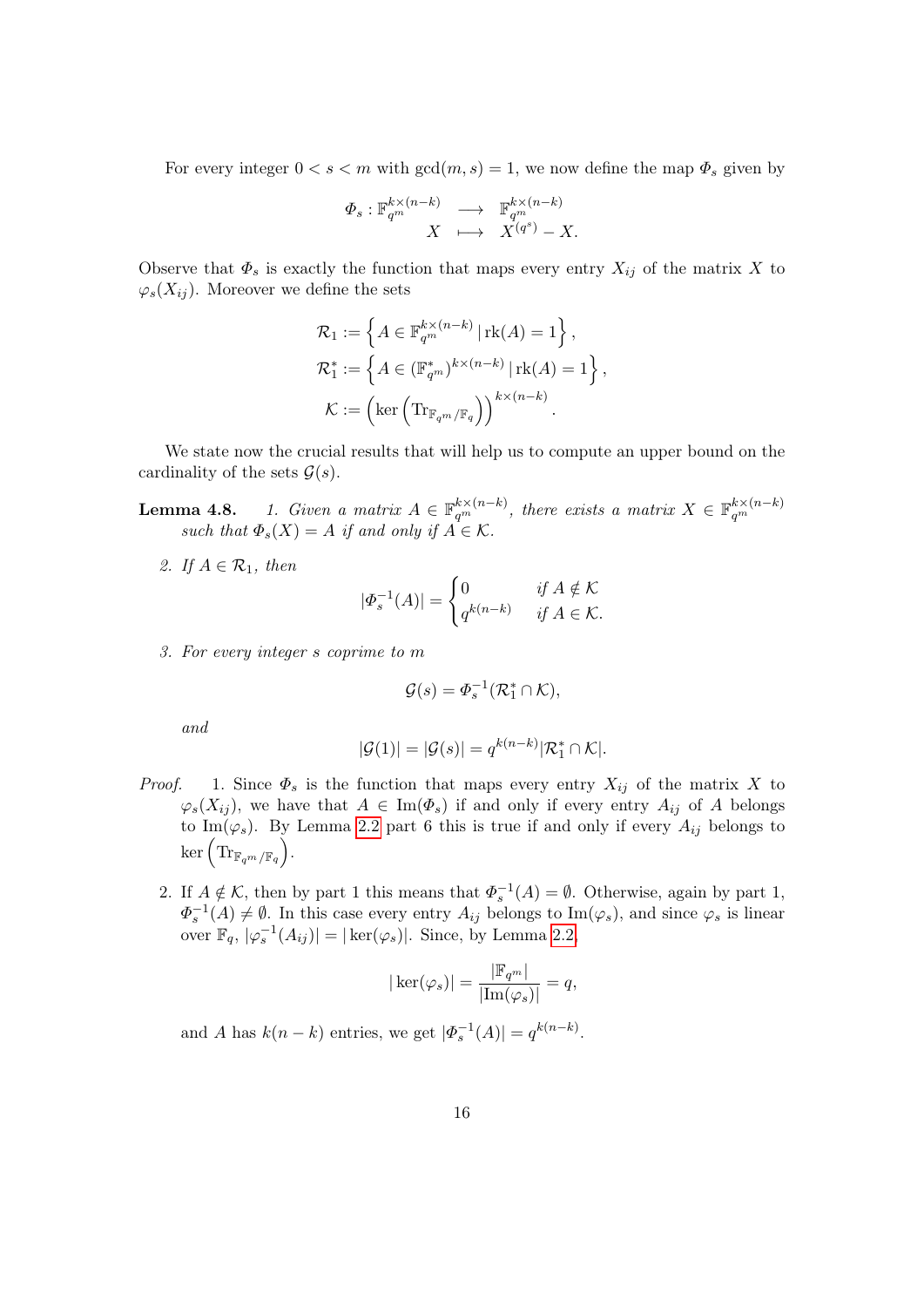3. Observe that  $\mathcal{R}_1^* = \mathcal{R}_1 \cap (\mathbb{F}_{q^m}^*)^{k \times (n-k)}$ . Moreover

$$
\Phi_s^{-1}(\mathcal{R}_1) = \left\{ X \in \mathbb{F}_{q^m}^{k \times (n-k)} \mid \text{rk}(X^{(q^s)} - X) = 1 \right\}
$$

and, by Lemma [2.2](#page-1-1) part 5,

$$
\Phi_s^{-1}(\left(\mathbb{F}_{q^m}^*\right)^{k \times (n-k)}) = \left(\mathbb{F}_{q^m} \setminus \mathbb{F}_q\right)^{k \times (n-k)}.
$$

Hence

$$
\Phi_s^{-1}(\mathcal{R}_1^*) = \Phi_s^{-1}(\mathcal{R}_1 \cap (\mathbb{F}_{q^m}^*)^{k \times (n-k)}) = \Phi_s^{-1}(\mathcal{R}_1) \cap \Phi_s^{-1}((\mathbb{F}_{q^m}^*)^{k \times (n-k)}) = \mathcal{G}(s).
$$

Now we can write

$$
\mathcal{R}_1^* = (\mathcal{R}_1^* \cap \mathcal{K}) \cup (\mathcal{R}_1^* \cap \mathcal{K}^c)
$$

and by part 1 we have that  $\Phi_s^{-1}(\mathcal{R}_1^* \cap \mathcal{K}^c) = \emptyset$ . Then

$$
\mathcal{G}(s) = \Phi_s^{-1}(\mathcal{R}_1^*) = \Phi_s^{-1}(\mathcal{R}_1^* \cap \mathcal{K}) \cup \Phi_s^{-1}(\mathcal{R}_1^* \cap \mathcal{K}^c) = \Phi_s^{-1}(\mathcal{R}_1^* \cap \mathcal{K}).
$$

By part 2 we have  $\left|\Phi_s^{-1}(\mathcal{R}_1^*\cap\mathcal{K})\right|=q^{k(n-k)}|\mathcal{R}_1^*\cap\mathcal{K}|$ , which proves the statement.

In analogy to the previous subsection we now first derive a straight-forward upper bound on the probability that a random generator matrix gives rise to a generalized Gabidulin code. Afterwards we will improve this bound.

**Theorem 4.9.** Let  $X \in \mathbb{F}_{q^m}^{k(n-k)}$  be randomly chosen. Denote by  $\phi(m)$  the Euler- $\phi$ function. Then

 $Pr(\text{ rs}[I_k | X] \text{ is a generalized Gabidulin code }) \leq \phi(m)(2q^{1-m})^{\lfloor \frac{k}{2} \rfloor \lfloor \frac{n-k}{2} \rfloor}$ 

*Proof.* We want to derive the cardinality of  $\mathcal{G}(s)$  for any valid s. For this, by Lemma [4.8](#page-0-0) part 3, we note that these cardinalities are all equal to the cardinality of  $\mathcal{G}(1)$ . Now for any  $X \in (\mathbb{F}_{q^m} \setminus \mathbb{F}_q)^{k \times (n-k)}$  the rank of  $X^{(q)} - X$  is greater than zero. Therefore we can also write

$$
\mathcal{G}(1) = \left\{ X \in (\mathbb{F}_{q^m} \setminus \mathbb{F}_q)^{k \times (n-k)} | \operatorname{rk}(X^{(q)} - X) \le 1 \right\}.
$$

The condition that  $rk(X^{(q)} - X) \leq 1$  is equivalent to that any 2 × 2-minor of  $X^{(q)} - X$  is zero. Hence a necessary condition is that any set of non-intersecting minors is zero. We have  $\frac{k}{2}$  $\frac{k}{2}$ ]  $\lfloor \frac{n-k}{2} \rfloor$  many such non-intersecting minors, each of which has degree at most 2q. if we see the entries of X as the variables  $x_1, \ldots, x_{k(n-k)}$ . With Lemma [2.16](#page-7-2) we get for each minor  $M_{ij}$ ,

$$
\Pr(M_{ij} = 0) \le 2q^{1-m}.
$$

Since the non-intersecting minors are independent events, the probability that all of these are zero is at most

$$
(2q^{1-m})^{\lfloor\frac{k}{2}\rfloor\lfloor\frac{n-k}{2}\rfloor}.
$$

With Lemma [4.7](#page-14-1) and the fact that the number of s with  $gcd(s, m) = 1$  is given by  $\phi(m)$ , the statement follows.  $\Box$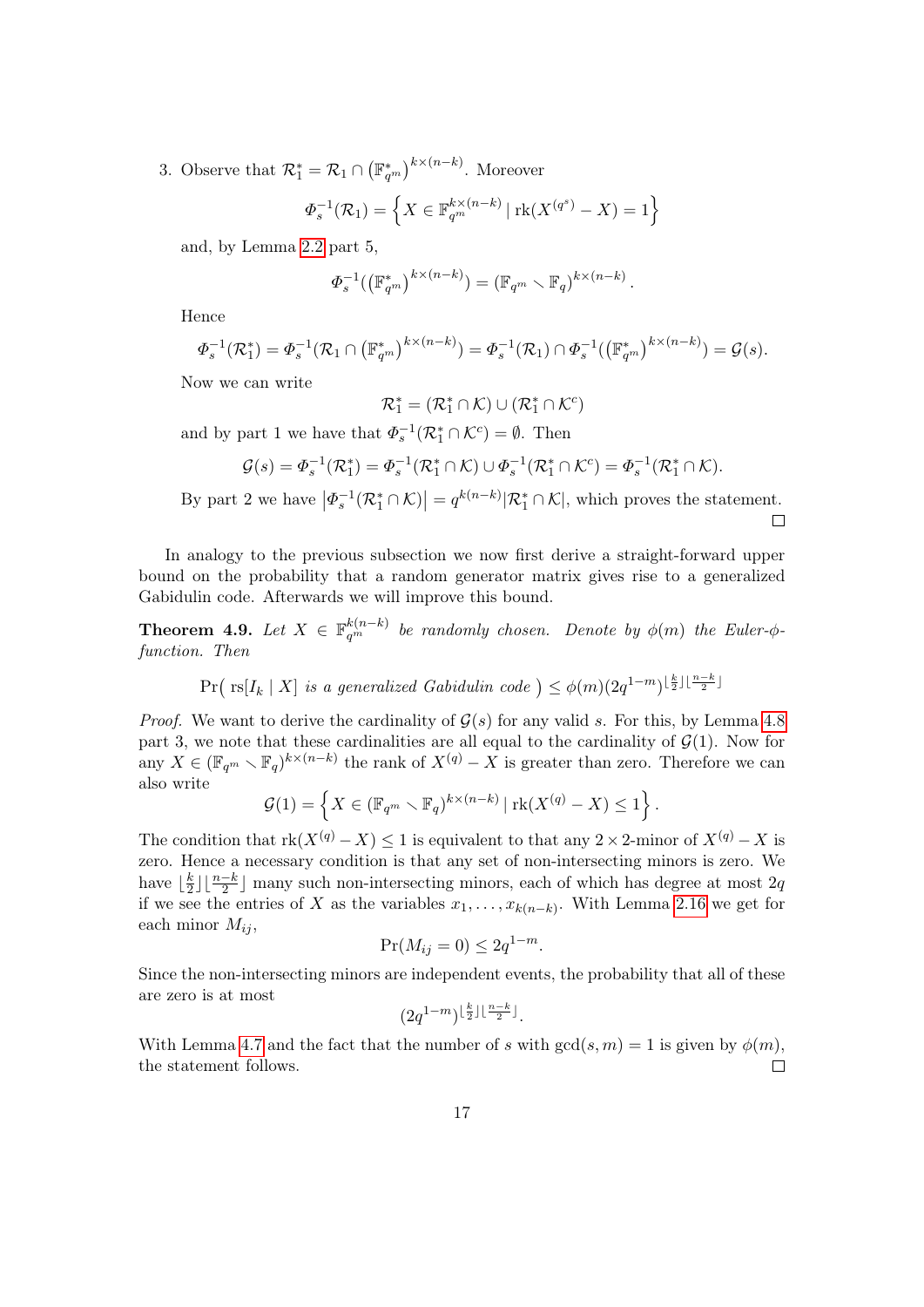To improve the above bound we need the following lemma.

<span id="page-17-0"></span>**Lemma 4.10.** The set  $\mathcal{R}_1^* \cap \mathcal{K}$  is in one-to-one correspondence with the set

$$
V_R := \left\{ (\boldsymbol{\alpha}, \boldsymbol{\beta}) \in \mathbb{F}_{q^m}^k \times \mathbb{F}_{q^m}^{n-k-1} \mid \alpha_i, \alpha_i \beta_j \in \ker \left( \text{Tr}_{\mathbb{F}_{q^m}/\mathbb{F}_q} \right) \setminus \{0\} \right\}
$$
  
= 
$$
\left\{ (\boldsymbol{\alpha}, \boldsymbol{\beta}) \in \mathbb{F}_{q^m}^k \times \mathbb{F}_{q^m}^{n-k-1} \mid \alpha_i, \in \ker \left( \text{Tr}_{\mathbb{F}_{q^m}/\mathbb{F}_q} \right) \setminus \{0\}, \beta_j \in \bigcap_{i=1}^k \ker \left( \text{T}_{\alpha_i} \right) \setminus \{0\} \right\}
$$

via the map  $\psi: V_R \longrightarrow \mathcal{R}_1^* \cap \mathcal{K}$ , given by

$$
(\boldsymbol{\alpha},\boldsymbol{\beta}) \longmapsto \left[\begin{array}{c} \alpha_1 \\ \vdots \\ \alpha_k \end{array}\right] [1,\beta_1,\ldots,\beta_{n-k-1}],
$$

and hence

$$
|\mathcal{R}_1^* \cap \mathcal{K}| \leq (q^{m-1}-1)^{n-1}
$$

*Proof.* From the definition of the set  $V_R$  it is clear that the map  $\psi$  is well-defined, i.e., it maps every element in  $V_R$  to an element in  $\mathcal{R}_1^* \cap \mathcal{K}$ .

Let  $(\alpha, \beta), (\gamma, \delta)$  be two elements that have the same image. Then the first column of  $\psi(\alpha, \beta)$  and the first column of  $\psi(\gamma, \delta)$  are equal, hence  $\alpha = \gamma$ . Also the first rows of  $\psi(\alpha, \beta)$  and  $\psi(\gamma, \delta)$  are equal, thus  $\alpha_1 \beta_j = \gamma_1 \delta_j$  for every  $j = 1, \ldots, n - k - 1$ , and since  $\alpha_1 = \gamma_1 \neq 0$  we get  $\beta = \delta$  and this shows the injectivity of the map  $\psi$ .

In order to show the surjectivity consider a rank 1 matrix  $A \in \mathcal{R}_1^* \cap \mathcal{K}$  with entries  $A_{ij}$ . Consider the vectors  $\boldsymbol{\alpha} = (A_{11}, \ldots, A_{k1})^T$  and

$$
\boldsymbol{\beta} = A_{11}^{-1}(A_{12}, \dots, A_{1(n-k)})^T.
$$

It is clear that  $(\alpha, \beta) \in V_R$ , and that  $\psi(\alpha, \beta) = A$ .

At this point for every  $\alpha_i$  we have  $q^{m-1}-1$  possible choices, while for every  $\beta_i$  we have a number of choices that is less or equal to  $|\ker(T_{\alpha_1}) \setminus \{0\}|$ , that is again  $q^{m-1} - 1$ . Therefore we get

$$
|\mathcal{R}_1^* \cap \mathcal{K}| \le (q^{m-1} - 1)^{n-1}.
$$

 $\Box$ 

We can now formulate the main result concerning the probability that a random linear rank-metric code is a generalized Gabidulin code.

<span id="page-17-1"></span>**Theorem 4.11.** Let  $X \in \mathbb{F}_{q^m}^{k \times (n-k)}$  be randomly chosen. Then

$$
\Pr\left(\text{rs}[I_k \mid X] \text{ is a gen. } \text{Gabidulin code }\right) \le \phi(m)q^{-(m-1)(n-k-1)(k-1)},
$$

where  $\phi$  denotes the Euler- $\phi$  function.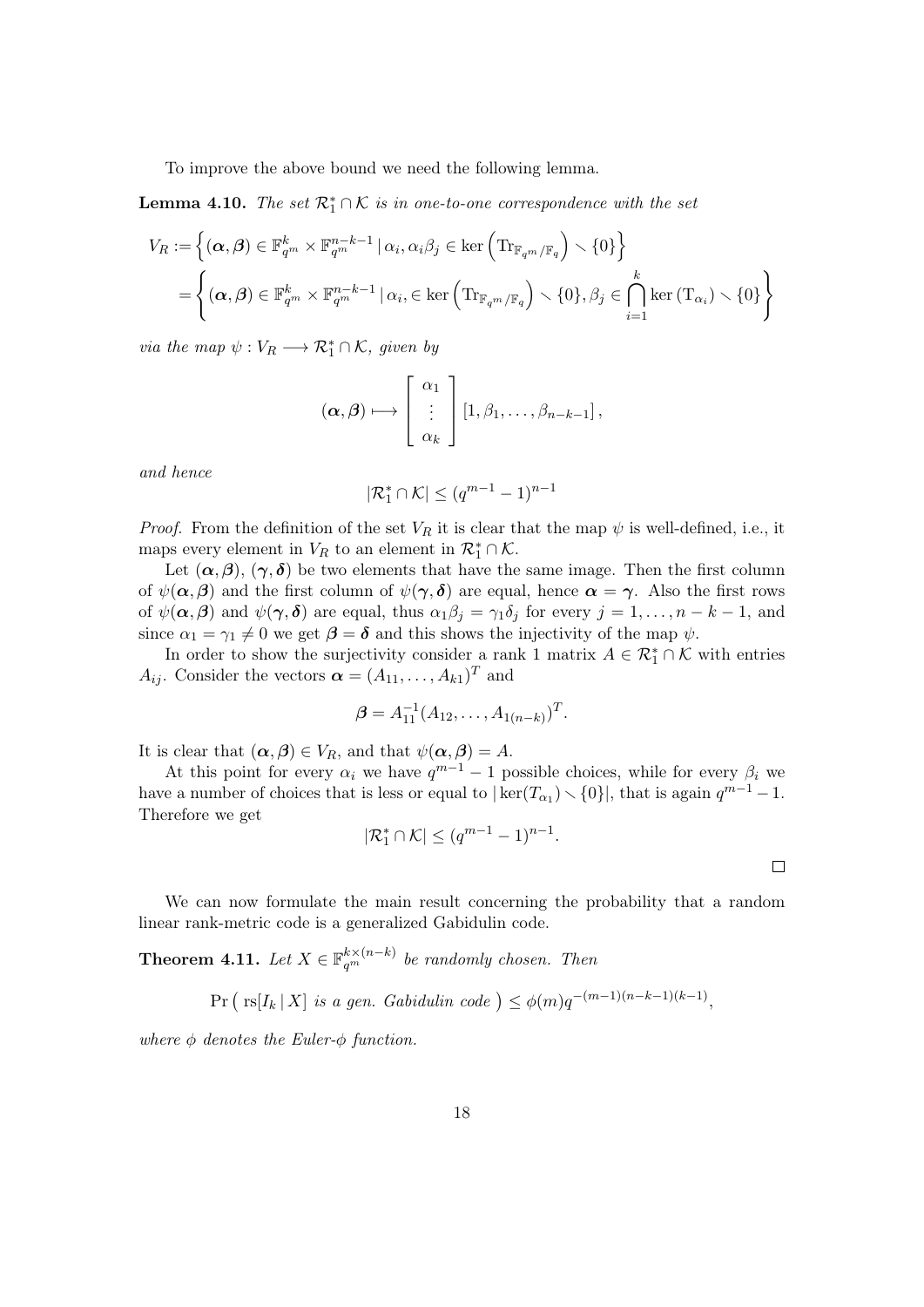Proof. We have already seen in Lemma [4.7](#page-14-1) that

$$
\Pr\left(\text{rs}[I_k \mid X]\text{ is a gen Gabilulin code }\right) \leq \sum_{\substack{0 < s < m \\ (s,m)=1}} \frac{|G(s)|}{q^{mk(n-k)}}.
$$

By Lemma [4.8](#page-0-0) part 3, the sets  $\mathcal{G}(s)$  all have cardinality  $q^{k(n-k)}|\mathcal{R}_1^*|$ , thus

$$
\sum_{\substack{0 < s < m \\ (s,m)=1}} \frac{|\mathcal{G}(s)|}{q^{mk(n-k)}} = \phi(m) \frac{q^{k(n-k)} |\mathcal{R}_1^* \cap \mathcal{K}|}{q^{mk(n-k)}}.
$$

Moreover by Lemma [4.10,](#page-17-0) we know that  $|\mathcal{R}_1^* \cap \mathcal{K}| \leq (q^{m-1} - 1)^{n-1} \leq q^{(m-1)(n-1)}$ . Combining all the inequalities implies the statement.  $\Box$ 

We can now give the final main result of this work, that proves the existence of linear MRD codes that are not generalized Gabidulin codes for almost every set of parameters.

- **Theorem 4.12.** For any prime power q, and for any  $1 < k < n-1$ , there exists an integer  $M(q, k, n)$  such that, for every  $m \geq M(q, k, n)$ , there exists a k-dimensional linear MRD code in  $\mathbb{F}_{q^m}^n$  that is not a generalized Gabidulin code.
	- An integer  $M(q, k, n)$  with this property can be found as the minimum integer solution of the inequality

<span id="page-18-0"></span>
$$
1 - \sum_{r=0}^{k} r \binom{k}{k-r}_q \binom{n-k}{r}_q q^{r^2} q^{-m} > (m-1)q^{-(m-1)(n-k-1)(k-1)} \tag{1}
$$

taken over all  $m \in \mathbb{N}$ .

*Proof.* For fixed  $q, k$  and  $n$  consider the function

$$
F(m) = \sum_{r=0}^{k} r {k \choose k-r}_q {n-k \choose r}_q q^{r^2} q^{-m} + (m-1)q^{-(m-1)(n-k-1)(k-1)}
$$
  
=  $aq^{-m} + (m-1)q^{-c(m-1)},$ 

where

$$
a := \sum_{r=0}^{k} r {k \choose k-r}_q {n-k \choose r}_q q^{r^2}, \quad c := (n-k-1)(k-1).
$$

Since  $k \neq 1, n-1$ , we have  $c > 0$ . In this case  $F(m)$  is the sum of two non-increasing functions and hence it is non-increasing. Therefore the function  $1 - F(m)$  is non-decreasing. Moreover it is easy to see that

$$
\lim_{m \to +\infty} 1 - F(m) = 1.
$$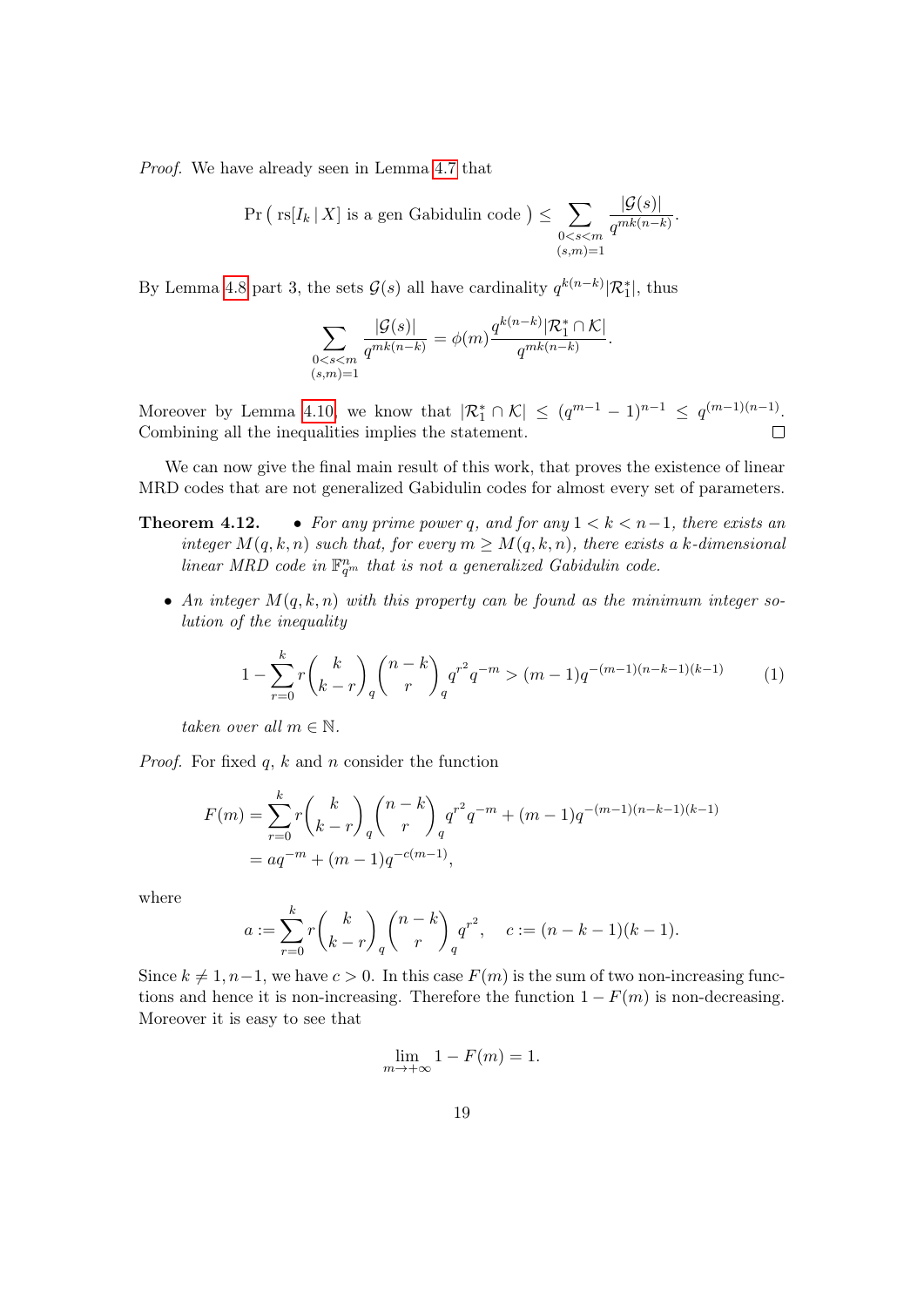This means that the set of the solutions of Inequality [\(1\)](#page-18-0) is non-empty. Then it has a minimum solution  $M(q, k, n)$ . Since the function  $1 - F(m)$  is non-decreasing, every  $m \geq M(q, k, n)$  is also a solution of [\(1\)](#page-18-0). Hence, by Theorems [4.6](#page-13-0) and [4.11,](#page-17-1) we have the following chain of inequalities for every  $m \geq M(q, k, n)$ ,

 $Pr\left(rsl_I[X] \text{ is MRD}\right) \geq 1-aq^{-m} > (m-1)q^{-c(m-1)} \geq Pr\left(rsl_I[X] \text{ is gen.} \text{ Gabidulin}\right),$ which concludes the proof.  $\Box$ 

In Figures [2](#page-19-1) and Figures [3](#page-20-6) we compare the bounds derived in this section with experimental results, which we got by randomly generating over 500 rank-metric codes. The continuous lines show the bounds, the dotted lines show the experimental probabilities. In Figure [2](#page-19-1) we see that Gabidulin codes are very few among all MRD codes when the extension degree  $m$  is large. The probabilities for generalized Gabidulin codes decrease so quickly for increasing parameters that we show them separately, in logarithmic scale, in Figure [3.](#page-20-6) Notice that from  $m = 10$  it is very difficult to generate a generalized Gabidulin code randomly and thus, experimentally we got a probability zero. This is why the experimental result was shown only up to  $m = 9$ .



<span id="page-19-1"></span>Figure 2: Bounds and experimental results for MRD and generalized Gabidulin codes in  $\mathbb{F}_{2^m}^{2\times 4}$  and  $\mathbb{F}_{3^m}^{2\times 4}$ .

## <span id="page-19-0"></span>5 Conclusion

In this work we have shown that, over the algebraic closure of a given finite field, MRD codes and non-Gabidulin codes are generic sets among all linear rank-metric codes. For this we have used two known criteria for these two properties, which give rise to algebraic descriptions of the respective sets. Afterwards we have used the same two criteria to establish a lower bound on the probability that a randomly chosen systematic generator matrix generates an MRD code, and an upper bound on the probability that a randomly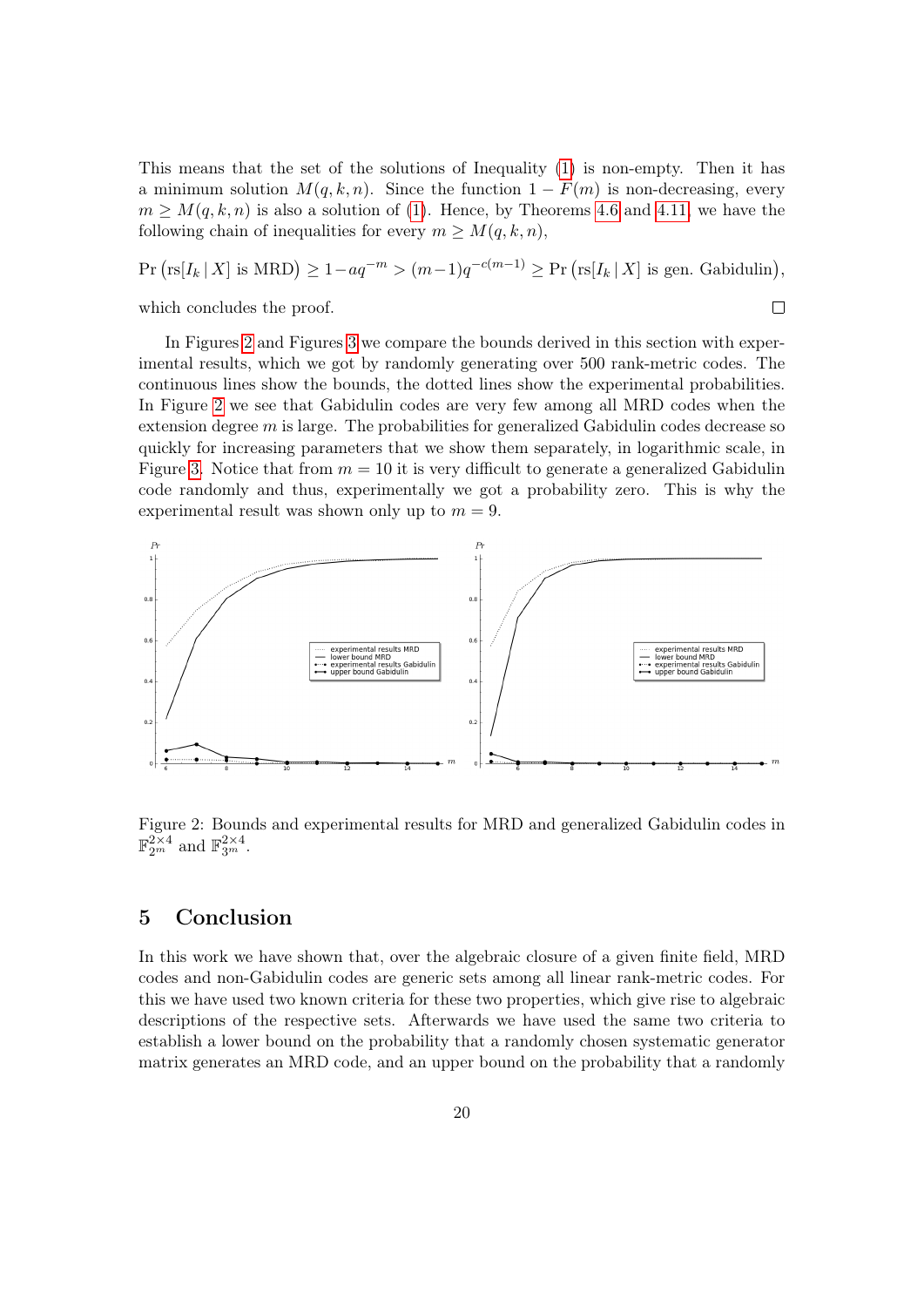

<span id="page-20-6"></span>Figure 3: Bounds and experimental results for generalized Gabidulin codes in  $\mathbb{F}_{2^m}^{2\times 5}$  and  $\mathbb{F}_{3^m}^{2\times 4}$ .

chosen systematic generator matrix generates a generalized Gabidulin code. With these two bounds we were then able to show that non-Gabidulin MRD codes exists for any length n and dimension  $1 < k < n-1$ , as long as the underlying field size is large enough.

## References

- <span id="page-20-5"></span>[1] Berger, T.P.: Isometries for rank distance and permutation group of Gabidulin codes. IEEE Transactions on Information Theory  $49(11)$ ,  $3016 - 3019$  (2003). DOI 10.1109/TIT.2003.819322
- <span id="page-20-2"></span>[2] Cossidente, A., Marino, G., Pavese, F.: Non-linear maximum rank distance codes. preprint (2015)
- <span id="page-20-3"></span>[3] de la Cruz, J., Kiermaier, M., Wassermann, A., Willems, W.: Algebraic structures of MRD codes. arXiv:1502.02711 [cs.IT] (2015). URL [http://arxiv.org/abs/](http://arxiv.org/abs/1502.02711) [1502.02711](http://arxiv.org/abs/1502.02711)
- <span id="page-20-0"></span>[4] Delsarte, P.: Bilinear forms over a finite field, with applications to coding theory. Journal of Combinatorial Theory, Series A 25(3), 226–241 (1978). DOI 10. 1016/0097-3165(78)90015-8. URL [http://dx.doi.org/10.1016/0097-3165\(78\)](http://dx.doi.org/10.1016/0097-3165(78)90015-8) [90015-8](http://dx.doi.org/10.1016/0097-3165(78)90015-8)
- <span id="page-20-1"></span>[5] Gabidulin, E.M.: Theory of codes with maximum rank distance. Problemy Peredachi Informatsii 21(1), 3–16 (1985)
- <span id="page-20-4"></span>[6] Horlemann-Trautmann, A., Marshall, K.: New criteria for MRD and Gabidulin codes and some rank-metric code constructions. arXiv:1507.08641 [cs.IT] (2015)